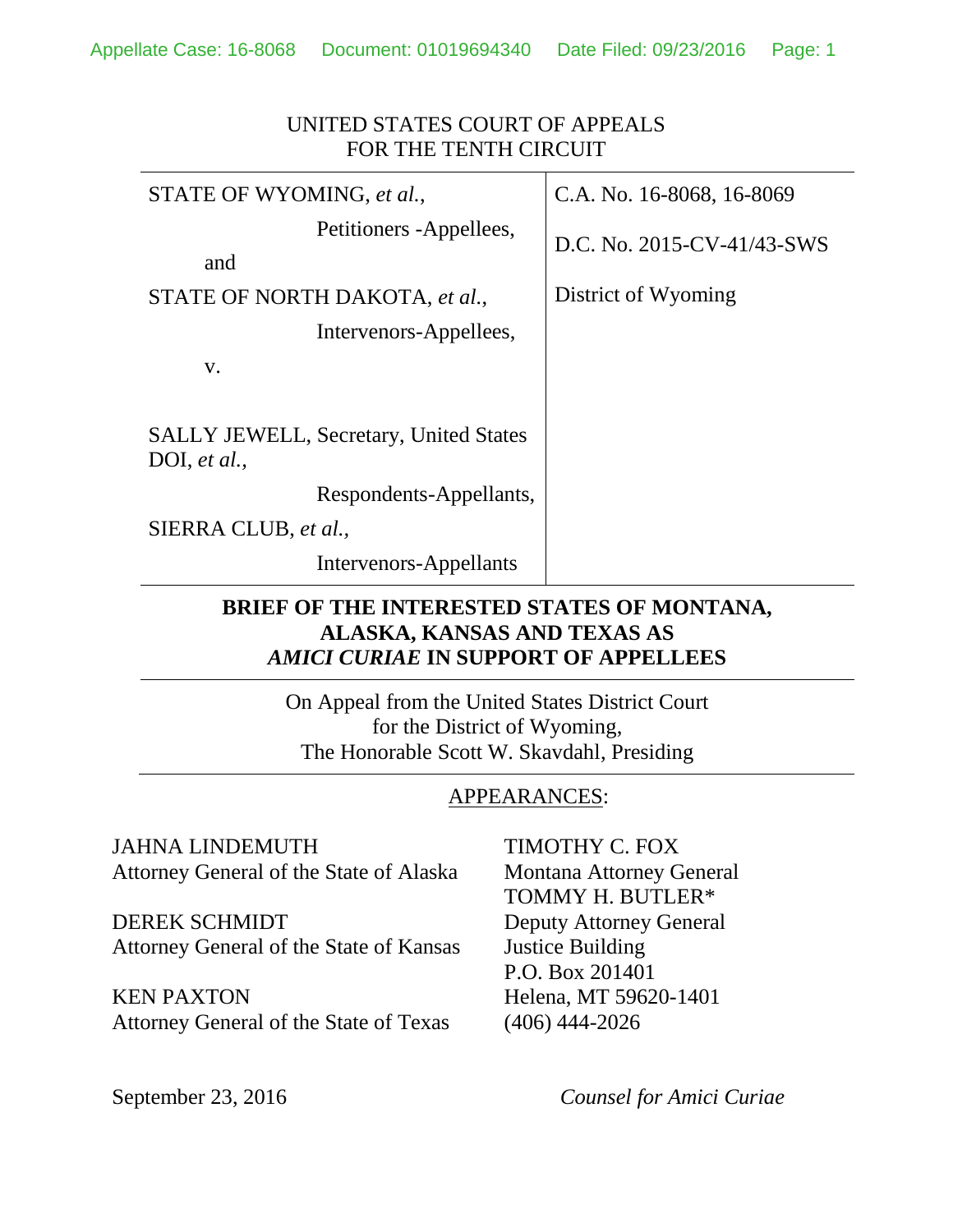# **TABLE OF CONTENTS**

| $\mathbf{I}$ . | THE ENERGY POLICY ACT OF 2005 ELIMINATED FEDERAL<br>AUTHORITY TO ADOPT RULES REGULATING HYDRAULIC                                                                                                                                                                                                                                                |     |
|----------------|--------------------------------------------------------------------------------------------------------------------------------------------------------------------------------------------------------------------------------------------------------------------------------------------------------------------------------------------------|-----|
| $\Pi$ .        | THE WESTERN STATES POSSESSING APPROVED<br>UIC PROGRAMS HAVE ALWAYS HAD PRIMACY TO<br>REGULATE HYDRAULIC FRACTURING UPON FEDERAL<br>LANDS, BOTH BEFORE AND AFTER ENACTMENT OF THE                                                                                                                                                                 |     |
| III.           | "REVERSE PREEMPTION" IS A COMMON CONGRESSIONAL                                                                                                                                                                                                                                                                                                   |     |
| IV.            | THE FEDERAL APPELLANTS CANNOT DEMONSTRATE THE<br>"CLEAR AND MANIFEST" INTENT OF CONGRESS" TO<br>EXTEND RULEMAKING AUTHORITY TO THEM OVER<br>NON-DIESEL HYDRAULIC FRACTURING IN<br>CONTRAVENTION TO THE STATES' REGULATORY<br>JURISDICTION UNDER THEIR UIC PROGRAMS AND THEIR<br><b>SOVEREIGN POLICE POWER TO REGULATE</b><br><b>GROUNDWATER.</b> | .17 |
|                |                                                                                                                                                                                                                                                                                                                                                  |     |
|                |                                                                                                                                                                                                                                                                                                                                                  |     |
|                |                                                                                                                                                                                                                                                                                                                                                  |     |
|                |                                                                                                                                                                                                                                                                                                                                                  |     |
|                |                                                                                                                                                                                                                                                                                                                                                  |     |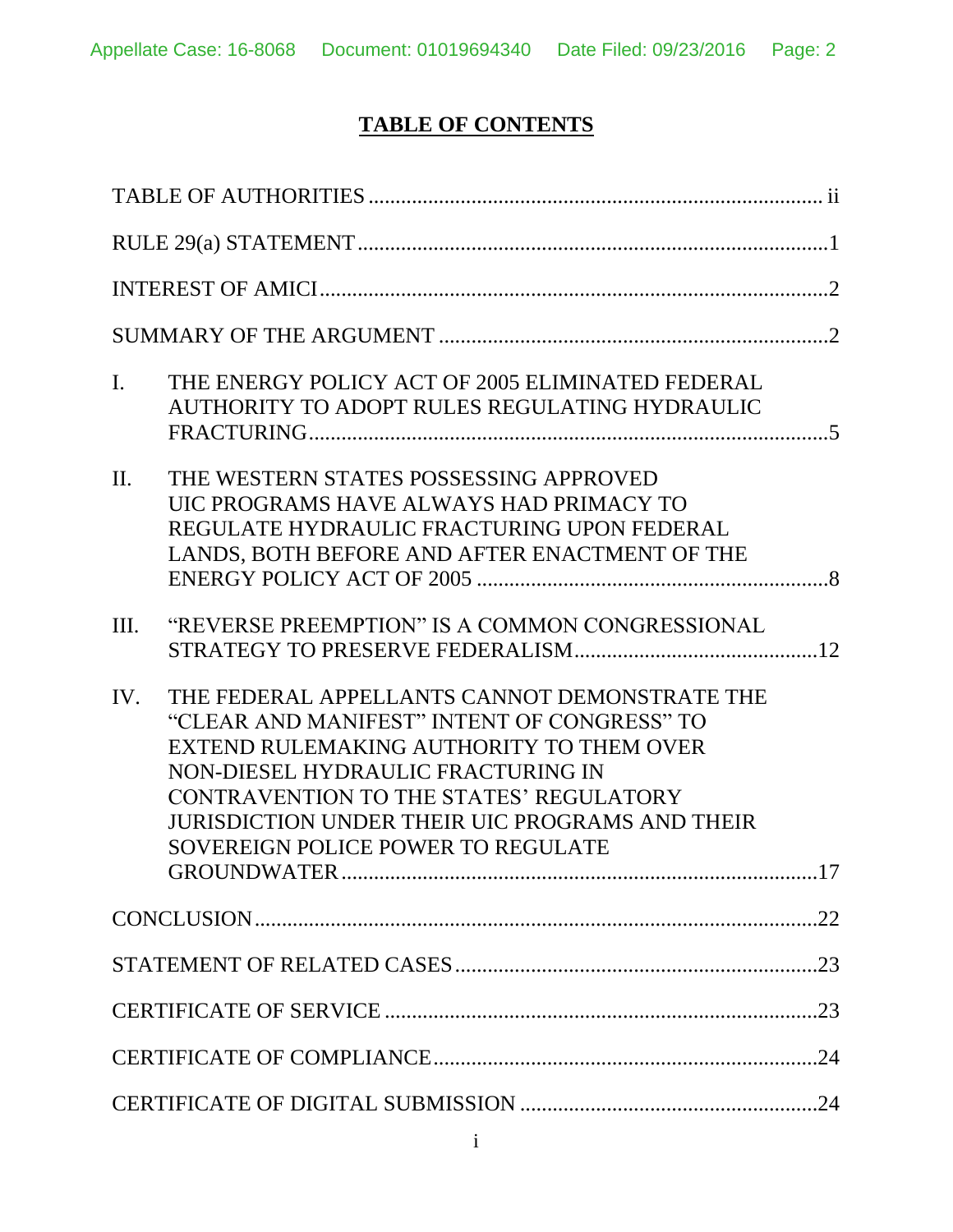# **TABLE OF AUTHORITIES**

## **CASES**

<span id="page-2-0"></span>

| Chevron U.S.A. v. Natural Resources Defense Council,                               |  |
|------------------------------------------------------------------------------------|--|
| Collins v. Yosemite Park & Curry Co.,                                              |  |
| Edward J. DeBartolo Corp. v. Florida Gulf Coast Bldg. & Constr.<br>Trades Council, |  |
| Hydro Res. v. United States EPA,                                                   |  |
| Kleppe v. New Mexico,                                                              |  |
| New State Ice v. Liebmann,                                                         |  |
| Pacific Coast Dairy v. Department of Agriculture of Cal.,                          |  |
| Rice v. Santa Fe Elevator Corp.,                                                   |  |
| S.D. Warren v. Maine Bd. of Envtl. Protection,                                     |  |
| SEC v. National Sec., Inc.,                                                        |  |
| Solid Waste Agency v. United States Army Corps of Engineers,                       |  |
| United States v. Colorado,                                                         |  |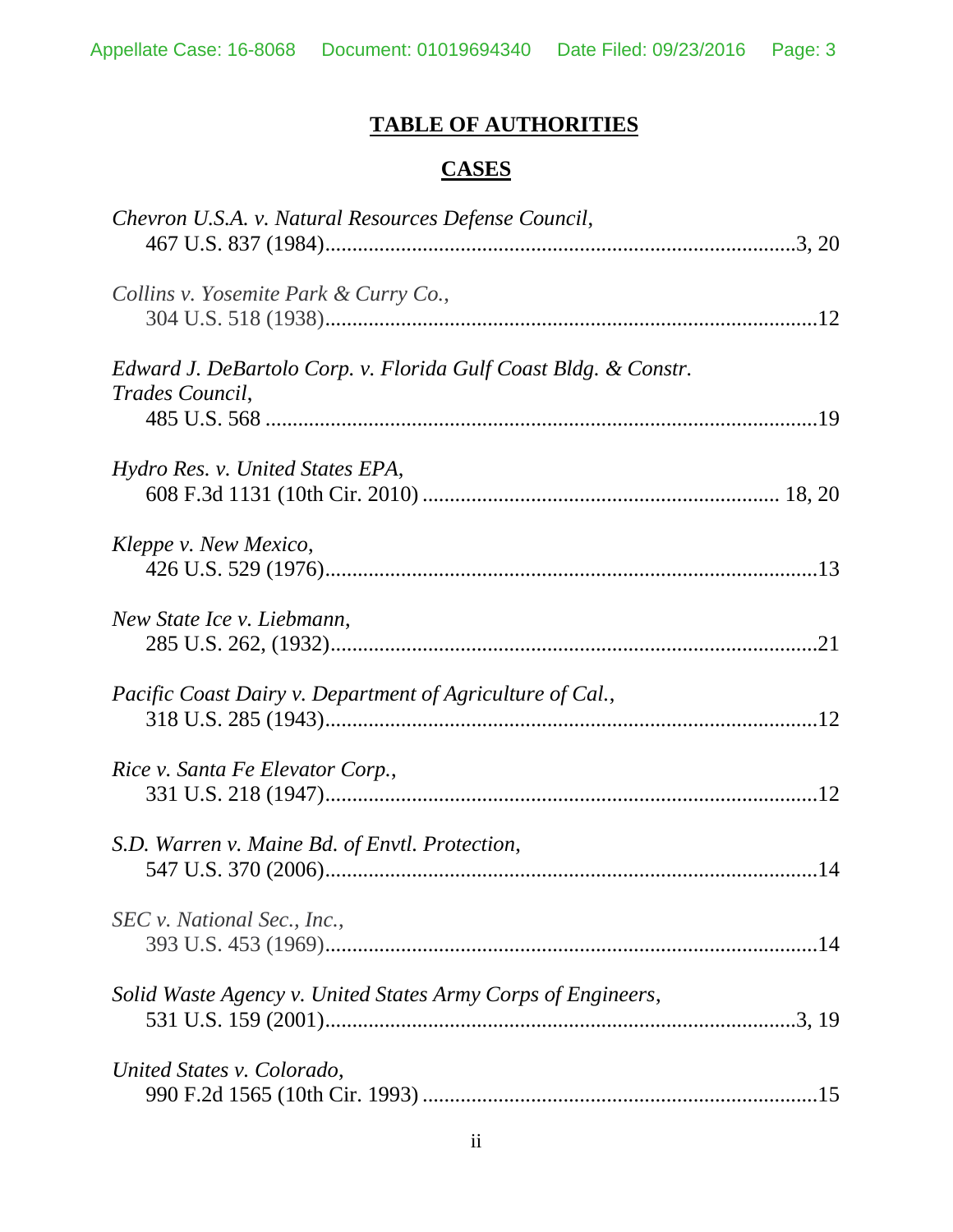## **TABLIE OF AUTHORITIES**

 $(Cont.)$ 

## **OTHER AUTHORITIES**

| <b>United States Constitution</b>   |  |
|-------------------------------------|--|
|                                     |  |
|                                     |  |
| <b>United States Code</b>           |  |
|                                     |  |
|                                     |  |
|                                     |  |
|                                     |  |
|                                     |  |
|                                     |  |
|                                     |  |
|                                     |  |
|                                     |  |
|                                     |  |
|                                     |  |
|                                     |  |
|                                     |  |
|                                     |  |
|                                     |  |
|                                     |  |
|                                     |  |
|                                     |  |
|                                     |  |
|                                     |  |
|                                     |  |
|                                     |  |
| <b>United States Code Annotated</b> |  |
|                                     |  |
|                                     |  |
|                                     |  |
| Code of Federal Regulations         |  |
|                                     |  |
|                                     |  |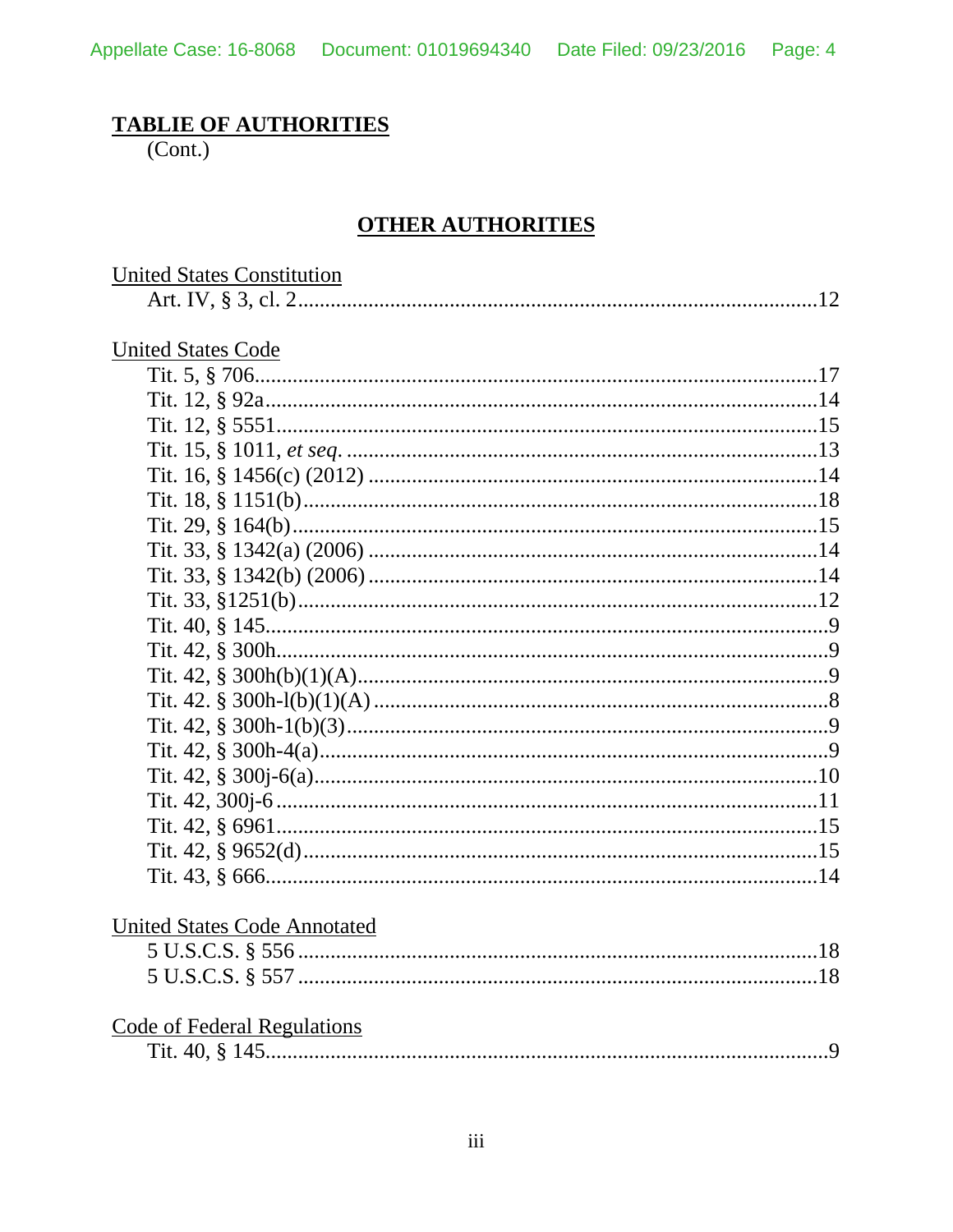## **TABLIE OF AUTHORITIES**

 $(Cont.)$ 

| <b>Federal Register</b>                                                         | <b>Federal Rules of Appellate Procedure</b>                            |  |
|---------------------------------------------------------------------------------|------------------------------------------------------------------------|--|
|                                                                                 |                                                                        |  |
|                                                                                 |                                                                        |  |
|                                                                                 |                                                                        |  |
|                                                                                 |                                                                        |  |
|                                                                                 |                                                                        |  |
|                                                                                 |                                                                        |  |
|                                                                                 |                                                                        |  |
|                                                                                 |                                                                        |  |
|                                                                                 |                                                                        |  |
|                                                                                 |                                                                        |  |
|                                                                                 |                                                                        |  |
|                                                                                 |                                                                        |  |
|                                                                                 |                                                                        |  |
|                                                                                 |                                                                        |  |
|                                                                                 |                                                                        |  |
|                                                                                 |                                                                        |  |
|                                                                                 |                                                                        |  |
|                                                                                 |                                                                        |  |
|                                                                                 |                                                                        |  |
|                                                                                 |                                                                        |  |
|                                                                                 |                                                                        |  |
|                                                                                 | Dodd-Frank Wall Street Reform and Consumer Protection Act, Pub. L. No. |  |
|                                                                                 |                                                                        |  |
|                                                                                 |                                                                        |  |
|                                                                                 |                                                                        |  |
|                                                                                 |                                                                        |  |
|                                                                                 |                                                                        |  |
|                                                                                 |                                                                        |  |
|                                                                                 |                                                                        |  |
|                                                                                 |                                                                        |  |
|                                                                                 |                                                                        |  |
|                                                                                 |                                                                        |  |
| The Federalist No. 51, at 321-22 (James Madison) (Clinton Rossiter ed., 1961)16 |                                                                        |  |
|                                                                                 |                                                                        |  |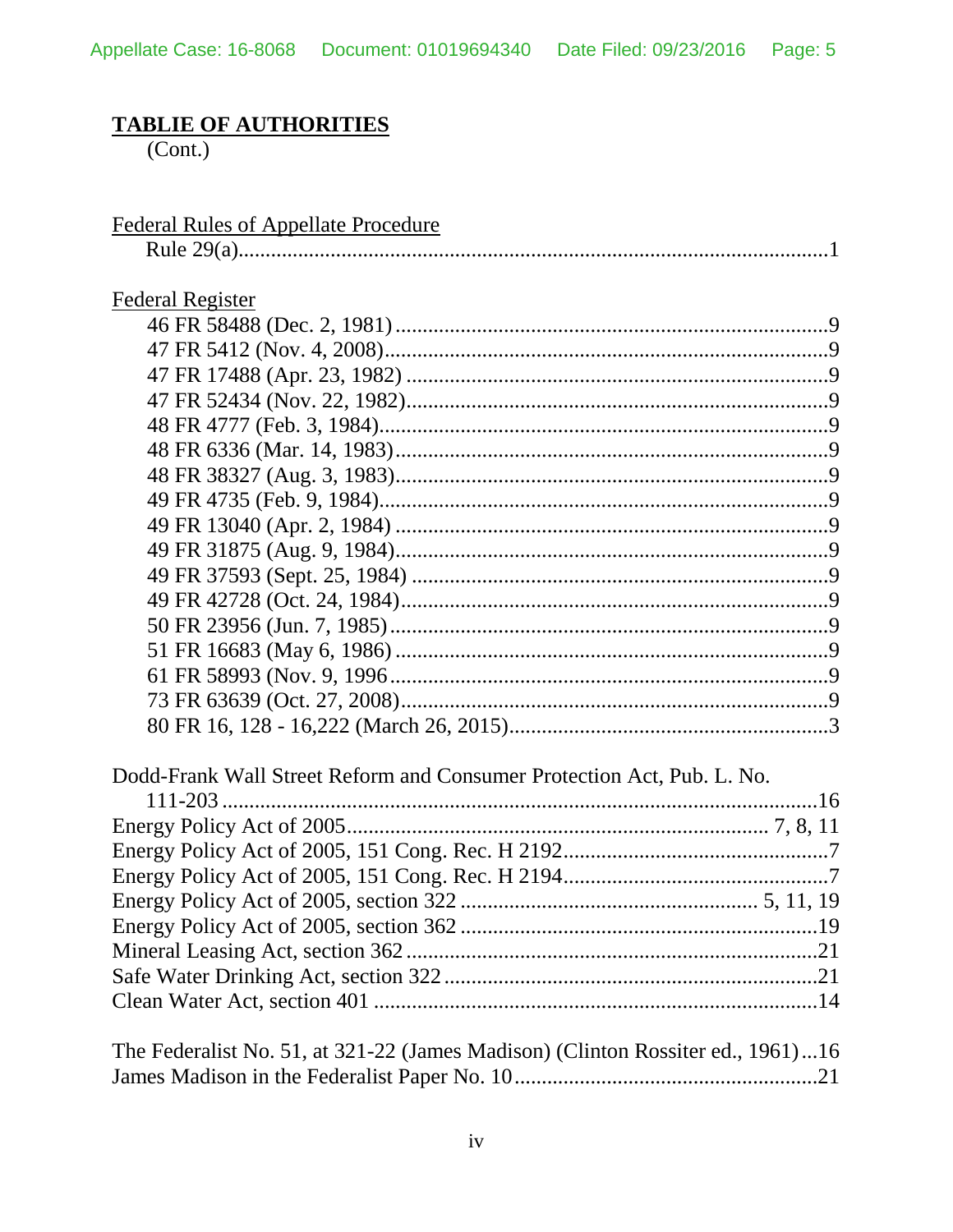## **RULE 29(A) STATEMENT**

<span id="page-5-0"></span>Pursuant to the authority of Fed. R. App. P. 29(a), amici states of Montana,

Kansas, Alaska, and Texas file this Amici Curiae Brief.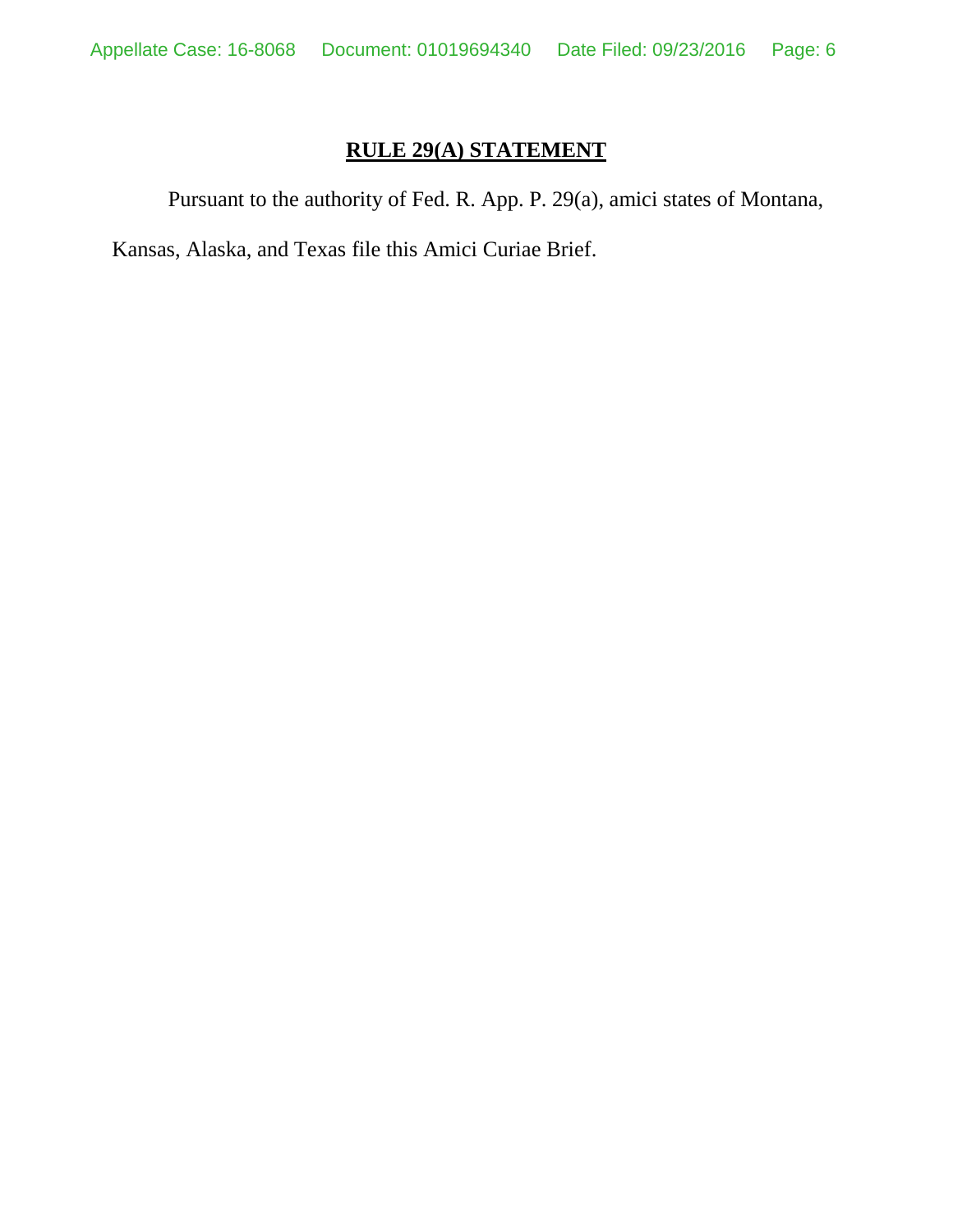### **INTEREST OF AMICI<sup>1</sup>**

<span id="page-6-0"></span>Amici curiae are four Western States which administer oil & gas conservation and regulatory programs within their boundaries and which also possess primacy to administer the Underground Injection Control provisions of the Safe Water Drinking Act within their jurisdictions. Amici have a shared interest in the maintenance of federalism as a check on the unwarranted concentration of political power, as well as the interpretation of federal statutes and the viability of federal regulations, the clear demarcation of federal and State regulatory authority concerning groundwater resources, and preservation of the primacy of their Underground Injection Control administrative programs as approved by the Environmental Protection Agency. The Amici States urge this Court to affirm the District Court's ruling that the Federal Appellants lack any rulemaking authority concerning non-diesel hydraulic fracturing.

#### **SUMMARY OF THE ARGUMENT**

<span id="page-6-1"></span>The question presented is the legal viability of Department of Interior (DOI) administrative rules regulating oil & gas exploration and production via non-diesel

 $\overline{a}$ 

 $1$  Amici represent that no portion of this brief was written by counsel for any party to this case, and no party (or counsel for any party) made a monetary contribution intended to fund the preparation or submission of this brief. This brief was funded entirely by amici curiae.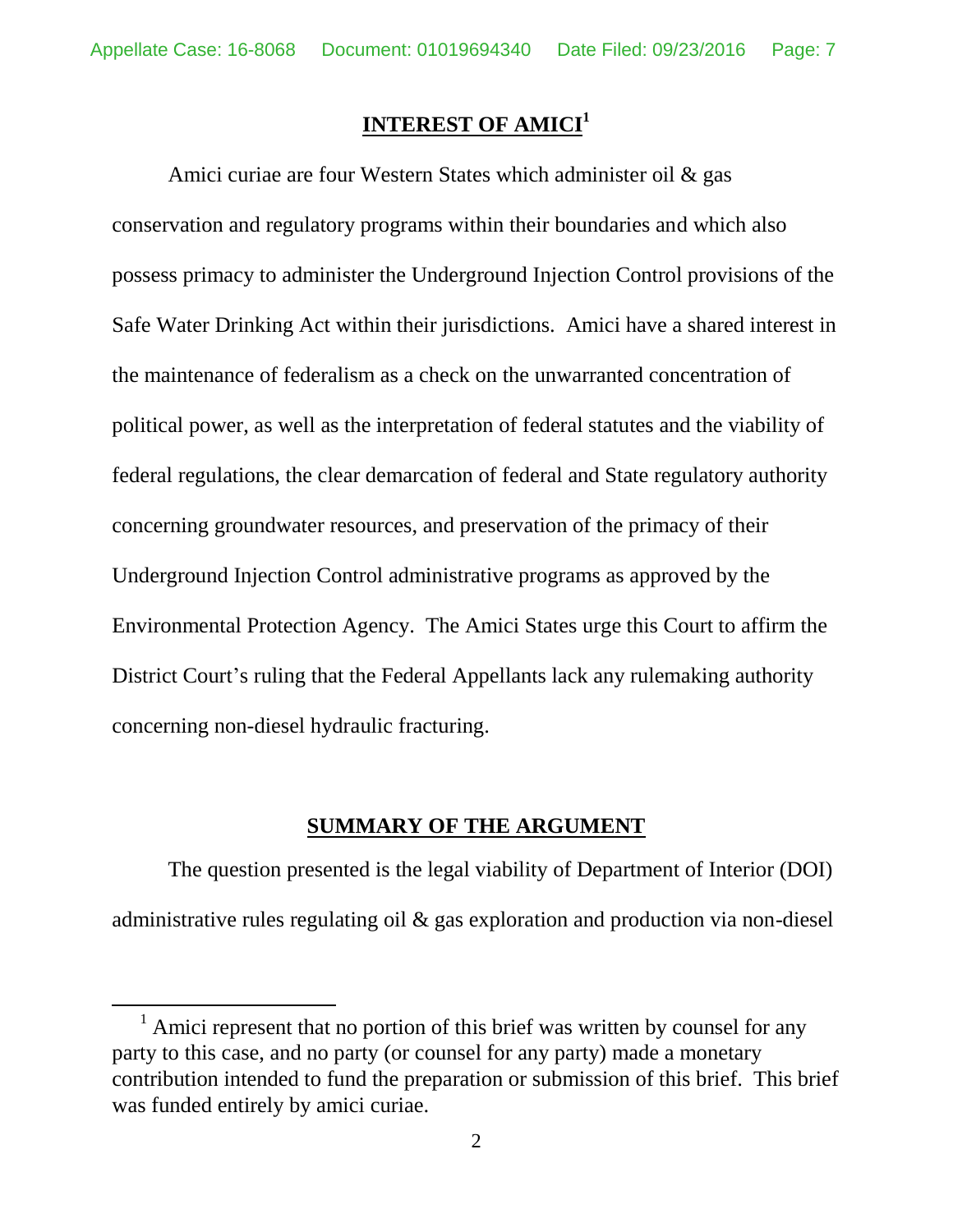fuel hydraulic fracturing. 80 FR 16,128 - 16,222 (March 26, 2015). The Amici four Western States assert that the validity of any such rule must be viewed under a standard of review which preserves Federalism and the separation of powers as a check on political power, so as to preserve the primacy and viability of their State oil & gas conservation programs and the State's general police powers.

Concerns for preservation of Federalism require that this Court ignore *Chevron* deference and apply a more stringent standard of judicial review when evaluating the DOI rules. *Chevron U.S.A. v. Natural Resources Defense Council*, 467 U.S. 837, 842-43 (1984); *Solid Waste Agency v. United States Army Corps of Engineers*, 531 U.S. 159, 174, (2001) (where Congress chose to preserve the primary responsibility and rights of States to plan the development and use of land and water resources, no *Chevron* deference is appropriate, and the Court must apply a legal construction which preserves the framework of federalism).

Inexplicably, the Federal Appellants have asserted that while Congress in 2005 clearly prohibited the federal government from regulating hydraulic fracturing in connection with oil & gas exploration and production, it simultaneously intended to grant such regulatory authority to the DOI. This erroneous "heads I win, tails you lose" legal interpretation would effect a back-door federalization of State oil & gas conservation programs, and cannot be sustained because: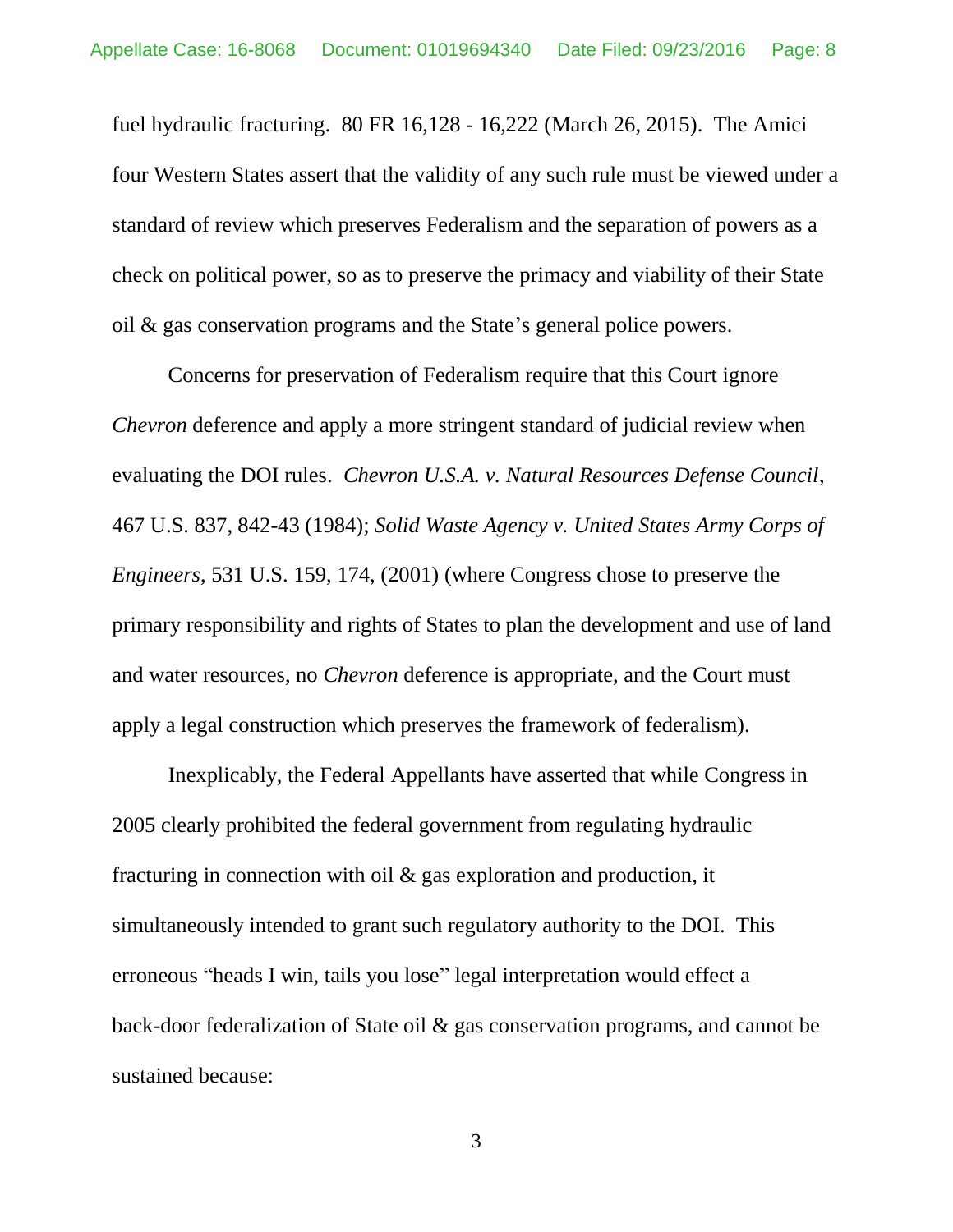1) It conflicts with the statutory regulatory primacy of the States in the administration of their Safe Drinking Water Act State regulatory programs until the EPA issues a rule determining that their program does not comply with the minimum standards of the Act (which has not occurred) under  $42 \text{ U.S.C}$  §  $300\text{h-1(b)}(3)$ ;

2) It is at odds with the fundamental concepts of cooperative federalism and the traditional police power of the States to protect their groundwater resources;

3) It would improperly require that this Court conclude that the Congressional authority for the DOI rulemaking on this subject could be granted by inference or implication, in contravention of the requirement of the Administrative Procedures Act that a delegation of Congressional authority to adopt rules be clear and manifest and 42 U.S.C. § 300j-6(a) which expressly subjects federal agencies injecting substances into groundwater to oversight by States with approved Underground Injection Control programs; and,

4) It would improperly result in Federal control of gigantic areas of private mineral resources due to the presence of insignificant federal tracts within oil  $\&$  gas spacing units that would effectively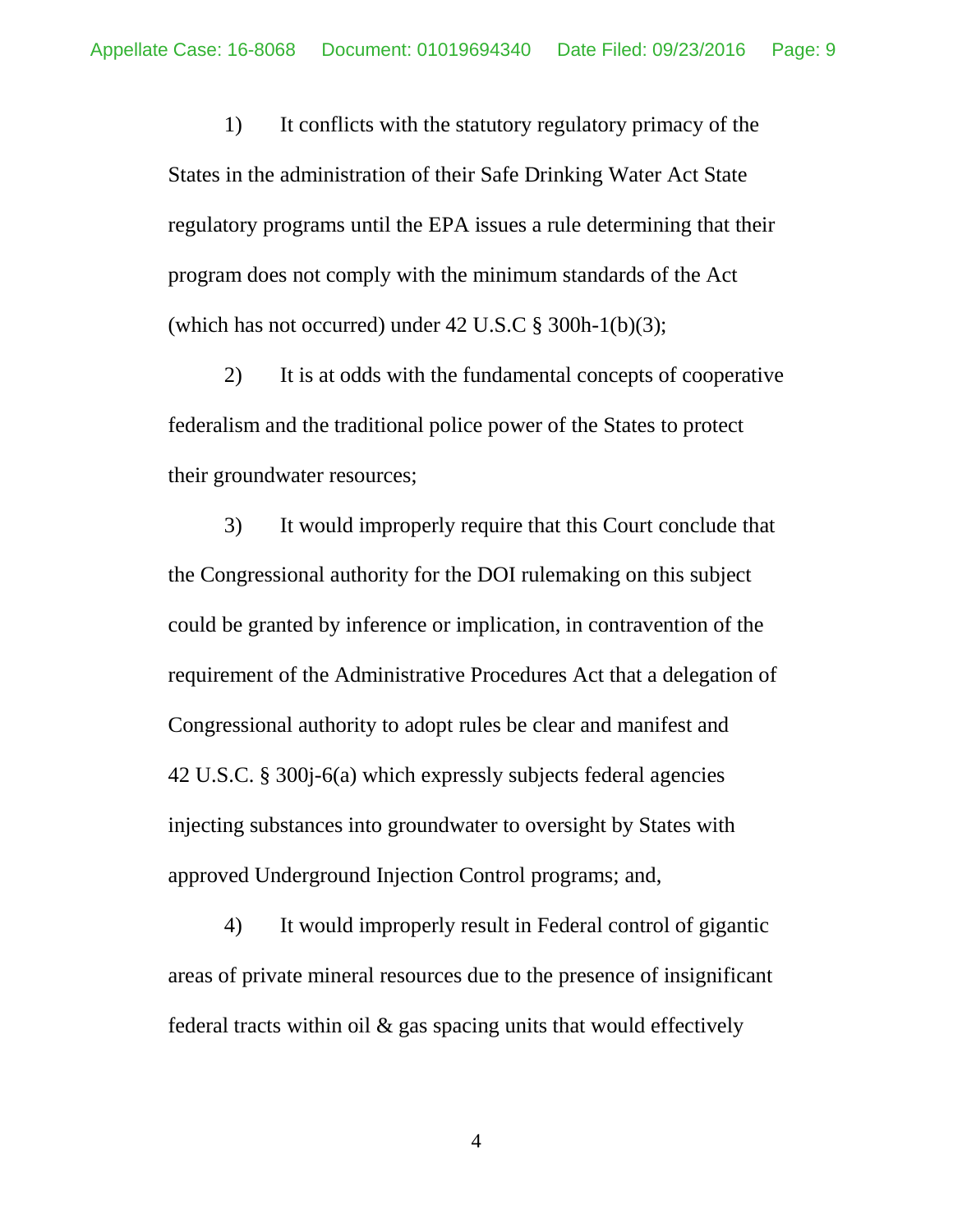transfer the regulatory control of those wells to the BLM, which is

clearly at odds with the intent of Congress in enacting the Energy

Policy Act of 2005.

In short, Federal Appellant's administrative rule cannot be sustained because such rulemaking authority is contrary to the text, structure, purpose, and historical context of the Energy Policy Act of 2005.

### <span id="page-9-0"></span>**I. THE ENERGY POLICY ACT OF 2005 ELIMINATED FEDERAL AUTHORITY TO ADOPT RULES REGULATING HYDRAULIC FRACTURING.**

In Section 322 of the Energy Policy Act of 2005, Congress expressly granted

exclusive regulatory authority over non-diesel hydraulic fracturing utilized in oil &

gas exploration to the States, so as to establish an effective check on wayward

federal executive authority which might seek to thwart a flourishing fossil fuel

industry, by deleting non-diesel hydraulic fracturing from the purview of the Act.

Section 322 of the Energy Policy Act of 2005, Pub. L. No. 109-58, 119 Stat. 594

provides that:

#### HYDRAULIC FRACTURING.

Paragraph (1) of section 1421(d) of the Safe Drinking Water Act (42 [USC 300h\(](https://advance.lexis.com/document/?pdmfid=1000516&crid=9326258e-c43a-4fcd-af97-c4e34cea1f0c&pddocfullpath=%2Fshared%2Fdocument%2Fstatutes-legislation%2Furn%3AcontentItem%3A4H21-5NM0-0019-T1CS-00000-00&pddocid=urn%3AcontentItem%3A4H21-5NM0-0019-T1CS-00000-00&pdcontentcomponentid=4587&pdteaserkey=sr0&ecomp=28mhk&earg=sr0&prid=5c0a8576-7ca4-470f-a010-c1b531593d0d)d)) is amended to read as follows:

(1) Underground injection.-- The term 'underground injection'--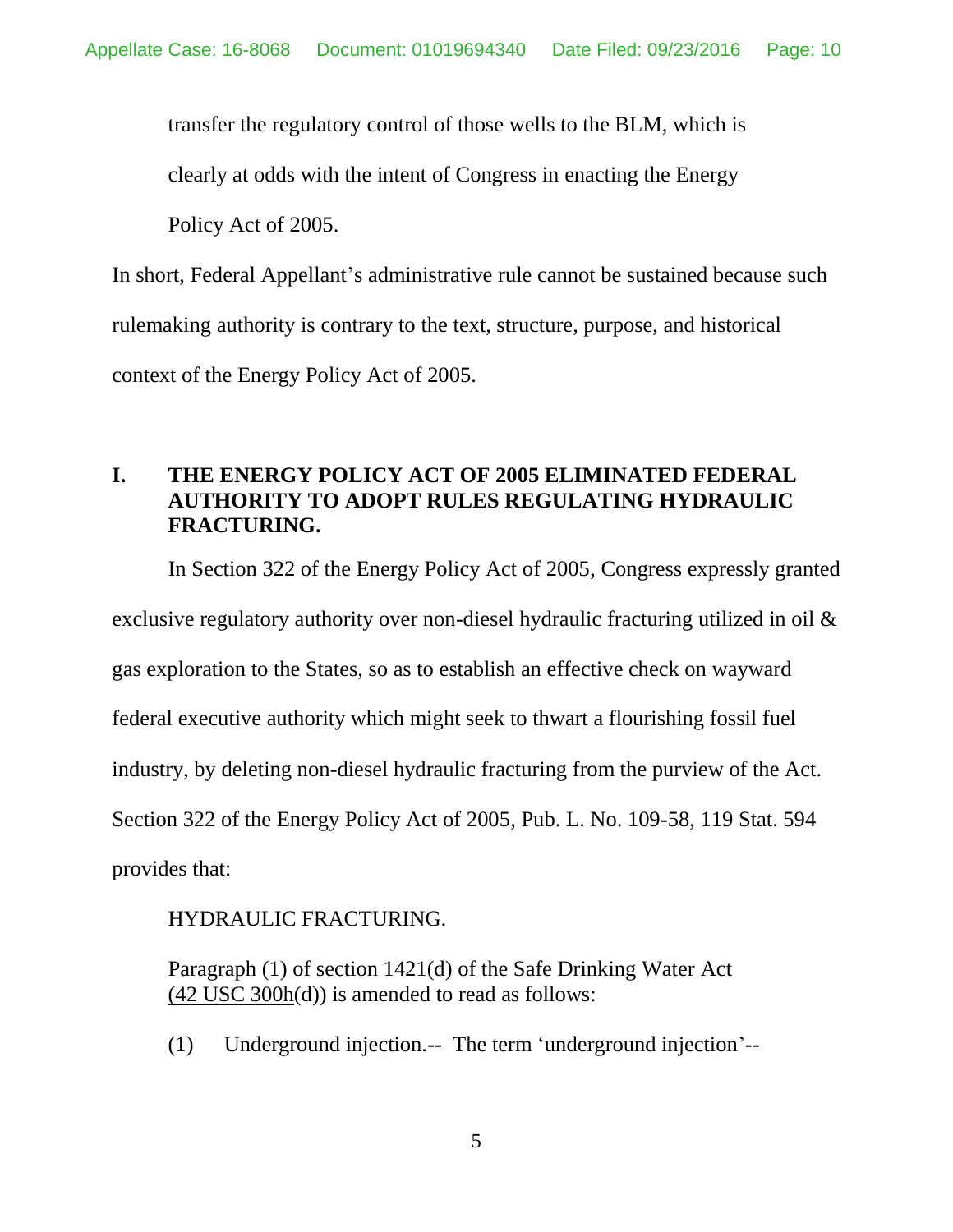(A) means the subsurface emplacement of fluids by well injection; and

(B) excludes--

(i) the underground injection of natural gas for purposes of storage; and

(ii) the underground injection of fluids or propping agents (other than diesel fuels) pursuant to hydraulic fracturing operations related to oil, gas, or geothermal production activities.

There is no doubt that by this amendment Congress intended the entirety of the

Energy Policy Act of 2005 to alter and limit the rulemaking authority of the DOI

because Section 362 of the 2005 Act also directly references that DOI rulemaking

authority, as follows:

Section 362(b)(3) Regulations.--Not later than 180 days after the development of the best management practices under paragraph (1), the Secretary shall publish, for public comment, proposed regulations that set forth specific timeframes for processing leases and applications in accordance with the best management practices, including deadlines for--

- (A) approving or disapproving--
	- (i) resource management plans and related documents;
	- (ii) lease applications;
	- (iii) applications for permits to drill; and
	- (iv) surface use plans; and
- (B) related administrative appeals.

(Emphasis added.)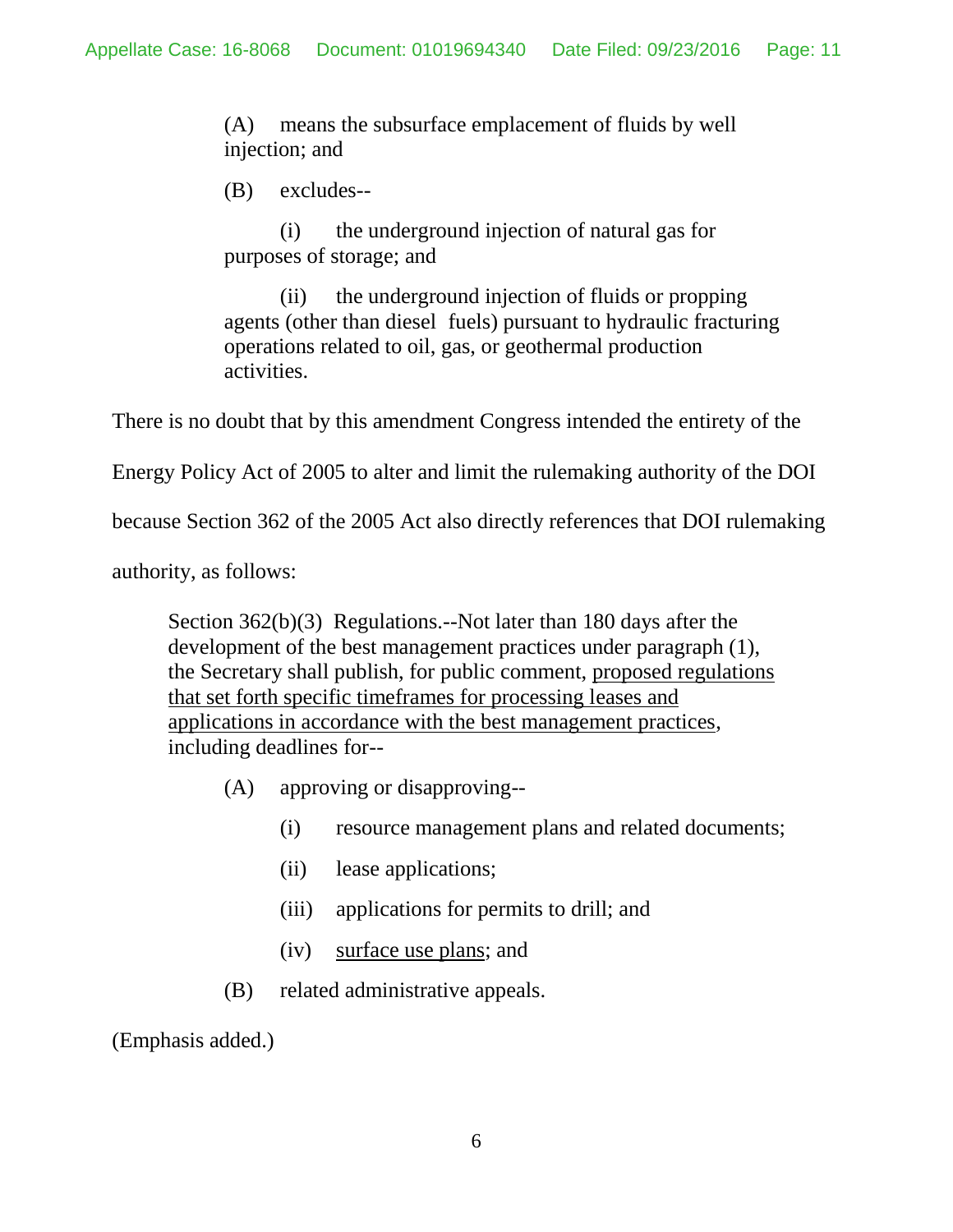The Federal Appellants could not exercise the rulemaking authority concerning hydraulic fracturing because such rules directly conflict with the legislative framework established by the Energy Policy Act of 2005. This pervasive legislative framework was clearly intended to promote both the separation of powers and federalism. (Congressman Markey noted that there is "... a special provision in this bill to protect [an oil  $\&$  gas Operator] from ever facing any Federal regulation of a practice of drilling for oil using the hydraulic fracturing technique . . . .") Energy Policy Act of 2005, 151 Cong. Rec. H 2192, 2194.

In doing so, Congress established the exclusive authority of the States to regulate environmental impacts to sovereign groundwater resources as an integral aspect of regulating oil and gas exploration and production in their jurisdictions. Doubtlessly, Congress did so in recognition of the wide and scattered pattern of Federal mineral ownership throughout the western States. The Federal Appellants would doubtlessly assert that these federal rules apply to any well which produces oil and gas from any spacing unit, or pooled or communitized area in which federal lands are located. If so, just a small parcel of federal minerals would be sufficient to "federalize" the operation of a non-diesel hydraulically-fractured well that otherwise would be subject only to State regulatory oversight under the State's Underground Injection Control program. For example where a spacing unit of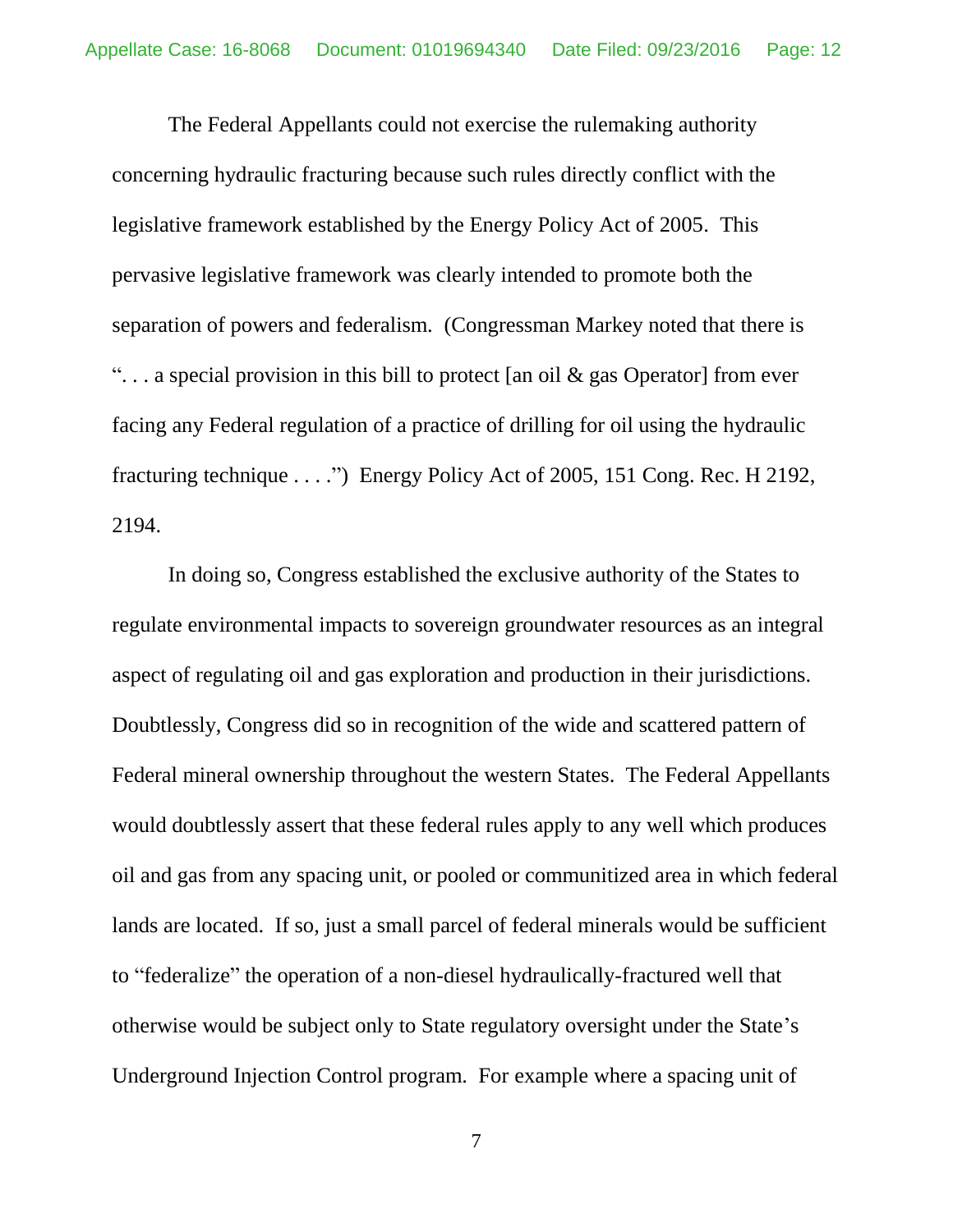1280 acres was established for a horizontal well, even the inclusion of a 5-acre parcel of federal minerals within that spacing unit would be sufficient to impose the federal rules upon the well producing minerals from the remaining 1275 acres of private lands. Thus, the possible impacts of the Federal hydraulic fracturing rules are far in excess of the extensive federal acreage under management by the Federal Appellants.

Given that the practical effect of such rules is to impose superseding oil  $\&$ gas operating standards upon extensive areas of non-Federal lands, the DOI rules at issue erode and undermine the traditional sovereign authority of the States to regulate oil and gas production through their own conservation programs under concepts of cooperative Federalism established by Congress. Moreover, they would relegate the States to simply an advisory role concerning their sovereign groundwater resources.

## <span id="page-12-0"></span>**II. THE WESTERN STATES POSSESSING APPROVED UIC PROGRAMS HAVE ALWAYS HAD PRIMACY TO REGULATE HYDRAULIC FRACTURING UPON FEDERAL LANDS, BOTH BEFORE AND AFTER ENACTMENT OF THE ENERGY POLICY ACT OF 2005.**

Under the legislative framework of the Safe Drinking Water Act (SDWA), if the EPA determines that a particular state has developed a UIC program that meets the EPA's minimum regulatory standards, that state may assume primary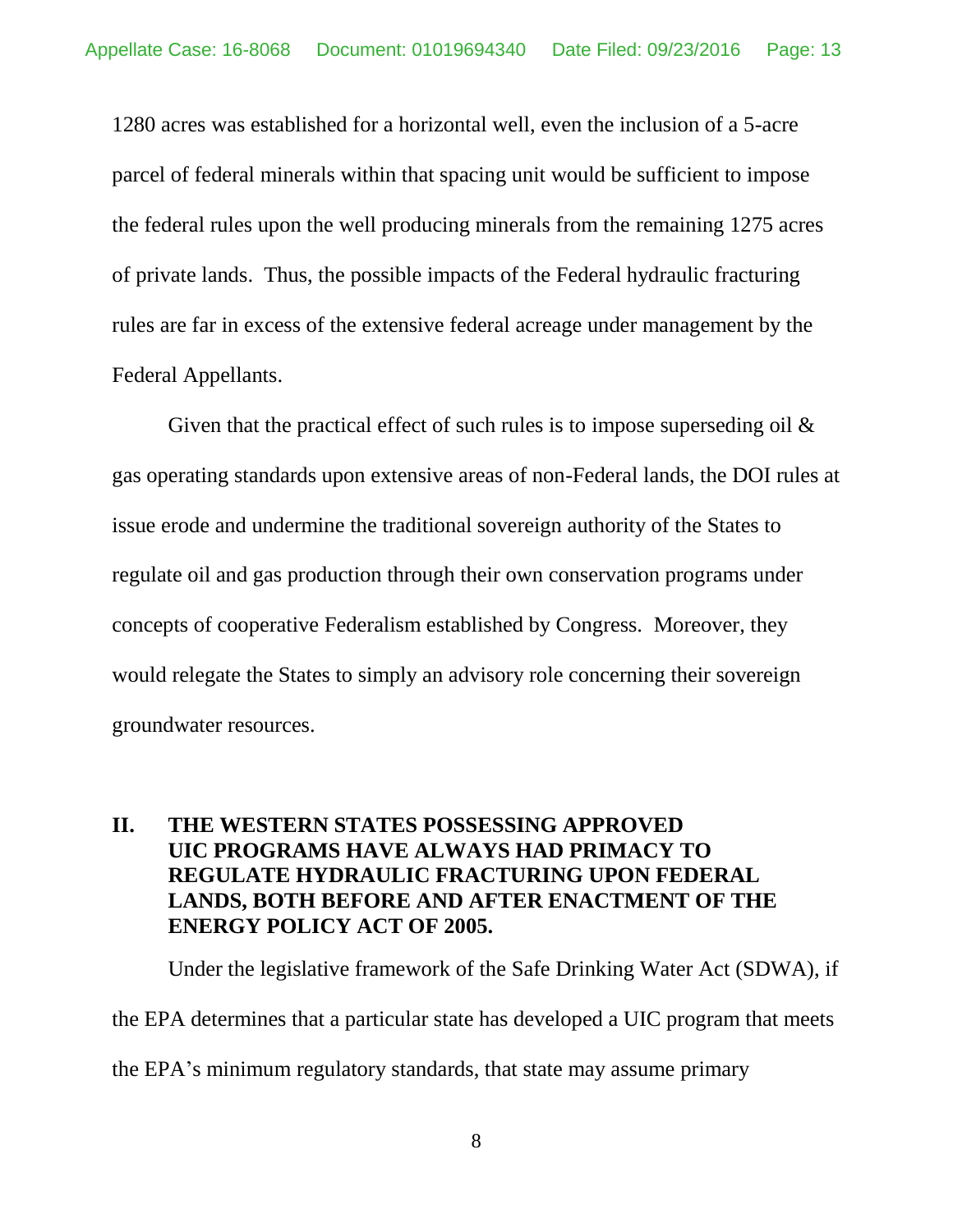responsibility, or "primacy," for regulating underground injections. The SDWA provides two statutory procedures by which a State may obtain primacy. First, 42 U.S.C. § 300h-l(b)(1)(A) directs that a State can obtain primacy by showing that its UIC program meets the minimum criteria promulgated by the EPA under 42 U.S.C. § 300h. Those EPA regulations are found in 40 C.F.R. § 145. Alternatively, 42 U.S.C. § 300h-4(a) authorizes a state to gain primacy by demonstrating that its UIC regulations meet the requirements set forth in 42 U.S.C. § 300h(b)(1)(A), and that its regulatory program "represents an effective program to prevent underground injection which endangers drinking water sources." All of the Amici have Underground Injection Control (UIC) programs approved by the  $EPA<sup>2</sup>$ 

States which obtain an approved UIC regulatory program have the primary authority to regulate underground injections, and that authority cannot be

 $\overline{a}$ 

 $2^2$  The following States and Tribes are among those which have obtained approved UIC programs from the EPA: Alaska--May 6, 1986, 51 FR 16683; California--March 14, 1983, 48 FR 6336; Colorado--April 2, 1984, 49 FR 13040; Fort Peck--October 27, 2008, 73 FR 63639; Idaho--June 7, 1985, 50 FR 23956; Kansas--February 9, 1984, 49 FR 4735; Montana--November 19, 1996, 61 FR 58993; Nebraska--February 3, 1984, 48 FR 4777; Navajo--November 4, 2008, 73 FR 65556; Nevada--October 5, 1988, 53 FR 39089; New Mexico--February 5, 1982, 47 FR 5412; North Dakota--August 23, 1983, 48 FR 38327; Oklahoma-- December 2, 1981, 46 FR 58488; Oregon--September 25, 1984, 49 FR 37593; South Dakota--October 24, 1984, 49 FR 42728; Texas--April 23, 1982, 47 FR 17488; Utah--October 8, 1982, 47 FR 44561; Washington--August 9, 1984, 49 FR 31875; and Wyoming--November 22, 1982, 47 FR 52434.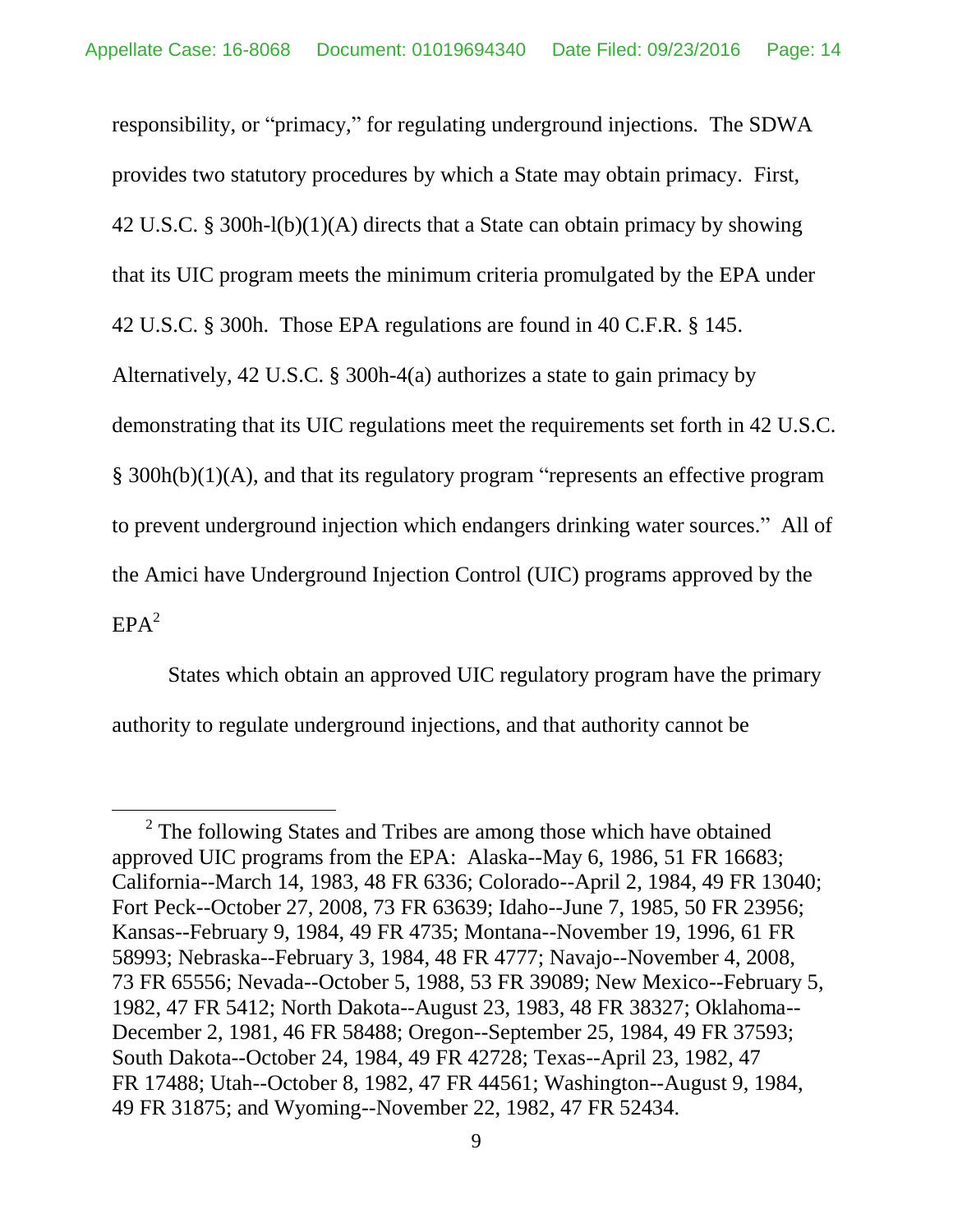withdrawn unless the EPA determines, by rule, that the State's UIC program is out of compliance with the provisions of the Safe Drinking Water Act. 42 U.S.C.

 $§$  300h-1(b)(3) mandates that:

**(3)** If the Administrator approves the State's program under paragraph (2), the State shall have primary enforcement responsibility for underground water sources until such time as the Administrator determines, by rule, that such State no longer meets the requirements of clause (i) or (ii) of paragraph  $(1)(A)$  of this subsection.

The EPA has not withdrawn by rule the authority of any approved western State to

regulate underground injections within its boundaries.

Once a State obtains primacy for enforcement of the Underground Injection

Control provisions of the Safe Drinking Water Act, all federal agencies and entities

which engage in underground activities to threaten the utility of groundwater are

subject to regulatory oversight by a State approved program under 42 U.S.C.

§ 300j-6(a), which mandates:

**(a)** In general. Each department, agency, and instrumentality of the executive, legislative, and judicial branches of the Federal Government--

(1) owning or operating any facility in a wellhead protection area;

(2) engaged in any activity at such facility resulting, or which may result, in the contamination of water supplies in any such area;

(3) owning or operating any public water system; or

(4) engaged in any activity resulting, or which may result in, underground injection which endangers drinking water (within the meaning of section 1421(d)(2) [42 USCS § 300h(d)(2)]), shall be subject to, and comply with, all Federal, State, interstate, and local requirements, both substantive and procedural (including any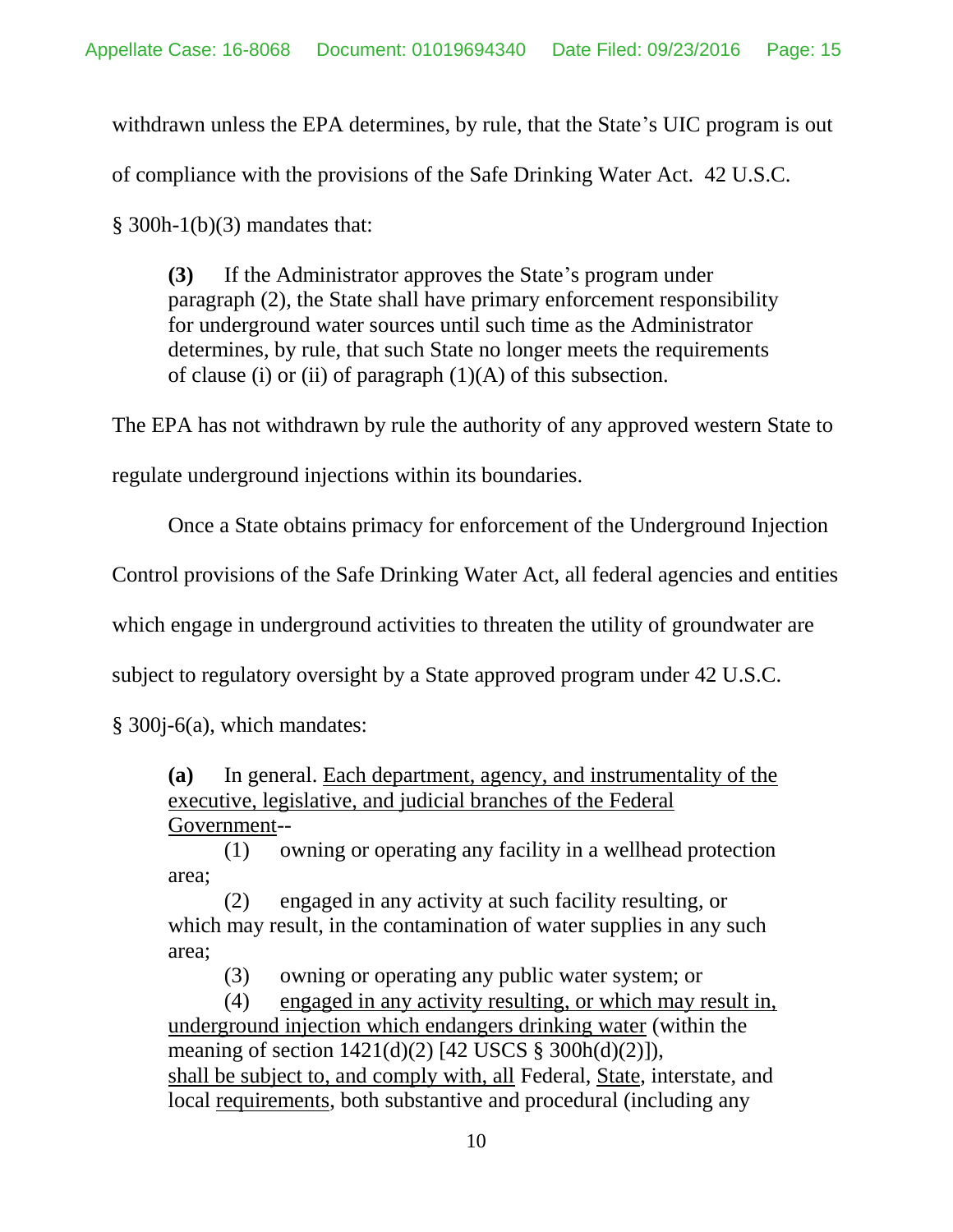requirement for permits or reporting or any provisions for injunctive relief and such sanctions as may be imposed by a court to enforce such relief), respecting the protection of such wellhead areas, respecting such public water systems, and respecting any underground injection in the same manner and to the same extent as any person is subject to such requirements, including the payment of reasonable service charges.

#### (Emphasis added.)

The provisions of 42 U.S.C. § 300j-6 predate the Energy Policy Act of 2005 which deleted any federal authority over non-diesel hydraulic fracturing. Thus, it strains credulity to accept the legal argument by the Federal Appellants that although prior to the Energy Policy Act of 2005, all Federal entities were expressly subject to regulatory oversight by States with approved UIC programs, the deletion of federal authority over non-diesel hydraulic fracturing by section 322 of the Energy Policy Act of 2005, suddenly and implicitly, granted rulemaking authority over non-diesel hydraulic fracturing to the Federal Appellants.

The Federal Appellants cannot conjure up rulemaking authority where none previously existed, especially where the clear and manifest intent of Congress was to convey exclusive regulatory authority over non-diesel hydraulic fracturing to the States, so as to thwart any wayward plans of the executive branch of the federal government. When Congress legislates in a field which the States have traditionally occupied, Courts must begin ". . . with the assumption that the historic police powers of the States were not to be superseded by the Federal Act unless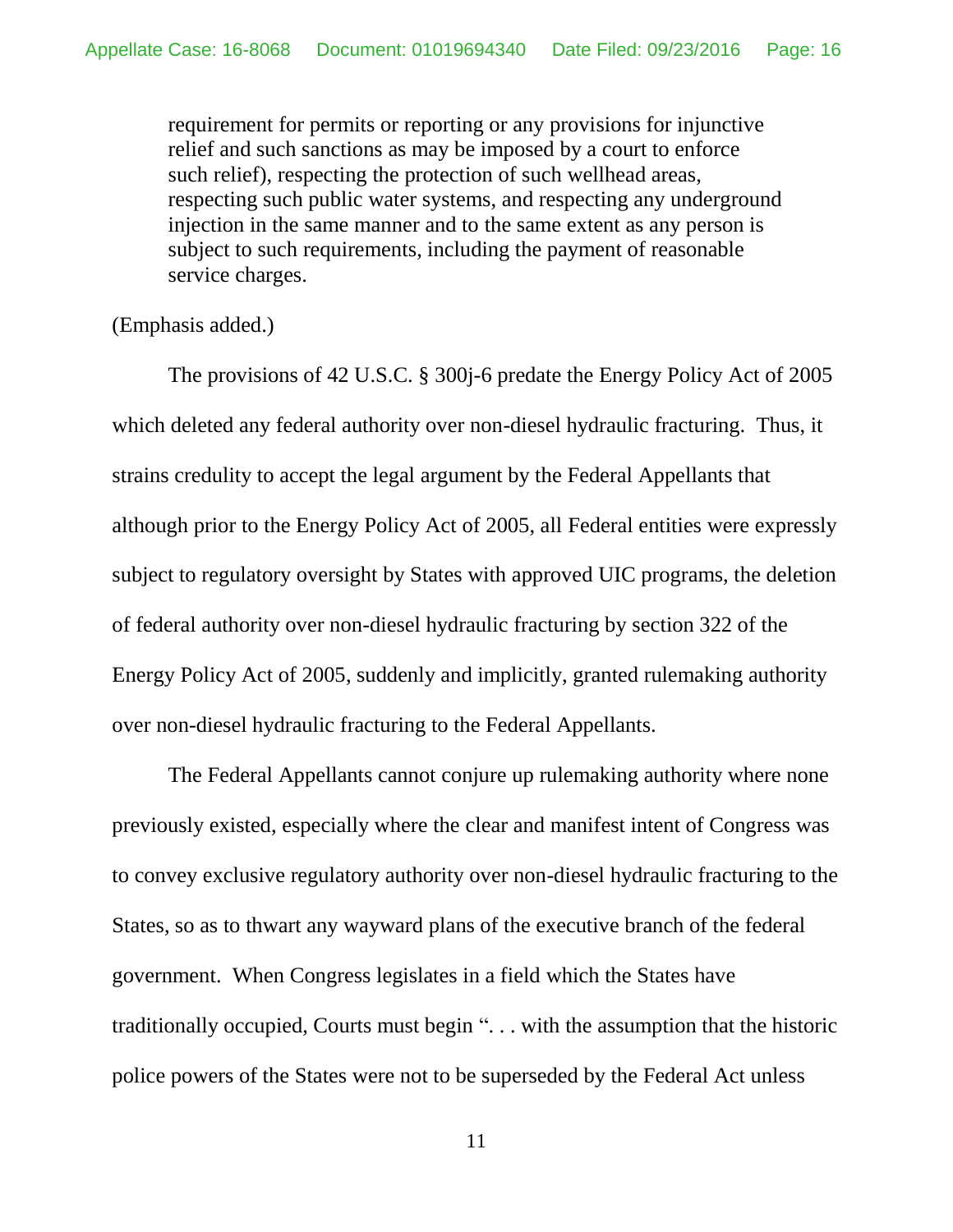that was the clear and manifest purpose of Congress". *Rice v. Santa Fe Elevator Corp.*, 331 U.S. 218, 230 (1947). The Federal Appellants cannot show any rulemaking authority granted to the Department of Interior after 2005 which clearly and manifestly allows it to adopt rules concerning non-diesel hydraulic fracturing and its effects upon groundwater resources. None of its asserted DOI rulemaking authority from Congress mention the words "hydraulic fracturing".

The assertions by the Federal Appellants to the contrary directly conflict with the prior express recognition by Congress that the States possess the primary jurisdiction to regulate the land and water resources within their boundaries. The Federal Water Pollution Control Act (commonly referred to as the Clean Water Act), 33 U.S.C. § 1251(b), expresses the intent of Congress that it is the primary responsibility and right of the States to prevent, reduce, and eliminate pollution of land and water resources within their boundaries.

#### <span id="page-16-0"></span>**III. "REVERSE PREEMPTION" IS A COMMON CONGRESSIONAL STRATEGY TO PRESERVE FEDERALISM.**

Generally, in exercising its constitutional powers under the Property Clause, U.S. Const. art. IV, § 3, cl. 2, Congress may:

 grant exclusive jurisdiction for certain purposes to the executive branch of the federal government as in *Pacific Coast Dairy v. Department of Agriculture of Cal.*, 318 U.S. 285 (1943);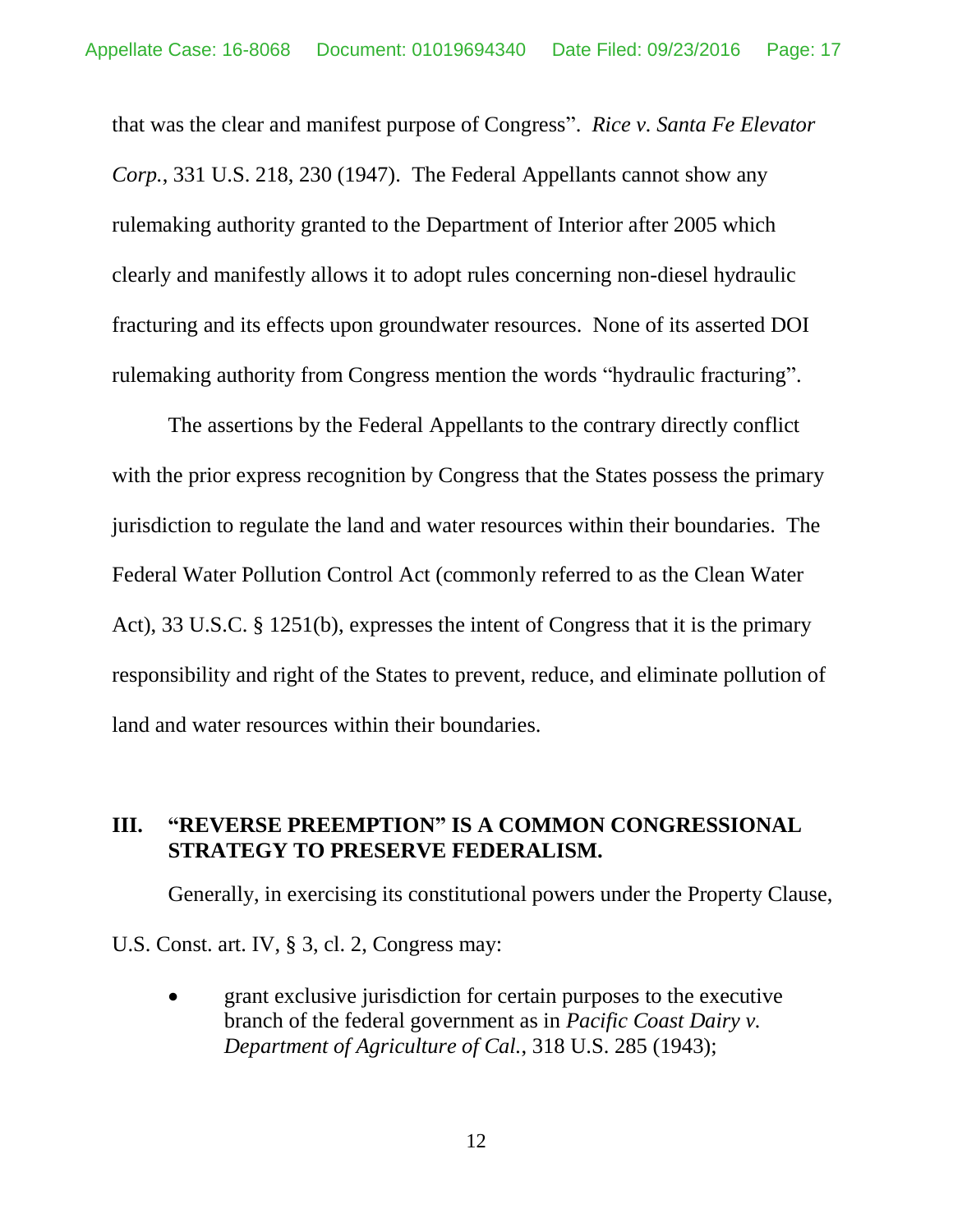- grant overlapping authority over federal lands to both federal and state governments as in *Collins v. Yosemite Park Co.*, 304 U.S. 518, 528-30 (1938); or
- grant exclusive regulatory jurisdiction and authority to State governments consistent with its extensive powers as recognized in *Kleppe v. New Mexico*, 426 U.S. 529 (1976).

Whether it takes the form of Federalism, cooperative Federalism, or reverse

preemption, there is no doubt that Congress has often deliberately limited the

regulatory powers of the Federal government in deference to local and State

regulation of natural resources. In *California Coastal Comm'n v. Granite Rock* 

*Co.*, the U.S. Supreme Court held that:

*In Kleppe*, 426 U. S., at 543, . . . [w]e made clear that "the State is free to enforce its criminal and civil laws" on federal land so long as those laws do not conflict with federal law. Ibid. The Property Clause itself does not automatically conflict with all state regulation of federal land. Rather, as we explained in *Kleppe*: "Absent consent or cession a State undoubtedly retains jurisdiction over federal lands within its territory, but Congress equally surely retains the power to enact legislation respecting those lands pursuant to the Property Clause. And when Congress so acts, the federal legislation necessarily overrides conflicting state laws under the Supremacy Clause."

480 U.S. 572, 580-581 (1987) (emphasis added).

There are numerous instances where Congress has deemed it expedient to

impose reverse preemption provisions to make State laws controlling over federal

law or entities, in keeping with preservation of federalism, including:

the McCarran-Ferguson Act, 15 U.S.C. § 1011, *et seq*.,

(exempting the business of insurance from most federal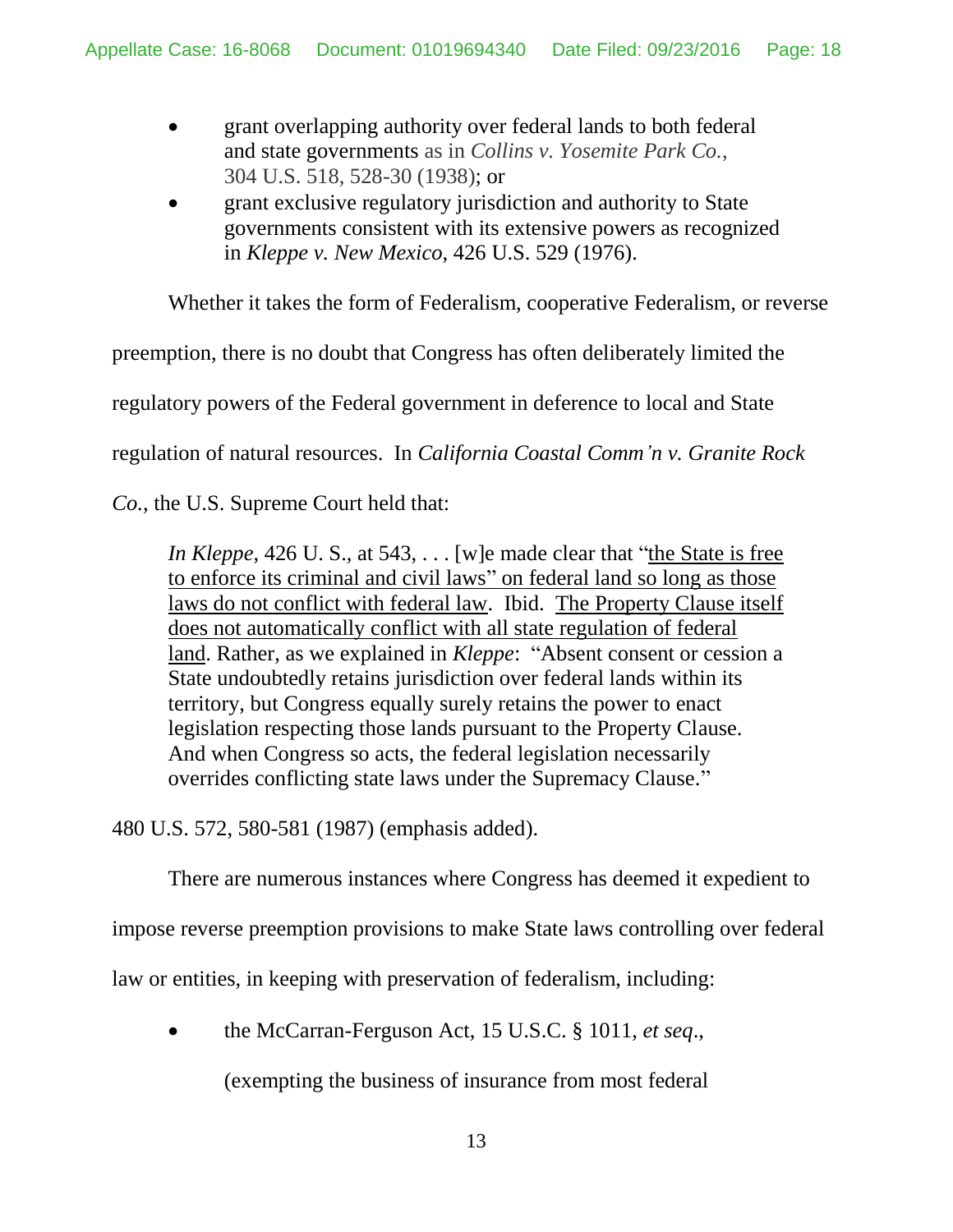regulation, and recognizing that individual State statutory requirements prevail.); *SEC v. National Sec., Inc.*, 393 U.S. 453 (1969);

- The McCarran Amendment, 43 U.S.C. § 666 (authorizing State adjudication and administration of federally-held water rights);
- the Clean Water Act (CWA) 33 U.S.C. §§ 1342(a), (b) (2006) (section 401 of the Clean Water Act requires applicants for federal permits involving "discharges" to navigable waterways to obtain state certifications that the permits will be consistent with state water quality standards); *see S.D. Warren v. Maine Bd. of Envtl. Protection*, 547 U.S. 370, 386-87 (2006) (Congress intended that applications of State water quality standards are essential to the preservation of the authority of States to prevent the pollution of their waters);
- the Coastal Zone Management Act (CZMA) 16 U.S.C. § 1456(c) (2012) (requiring that projects must be consistent with a State's coastal management plan to the maximum extent practical);
- National Banking Act, 12 U.S.C. § 92a (The grant of trust powers to National Banks by the Office of the Comptroller of the Currency requires that such grant be consistent with the laws of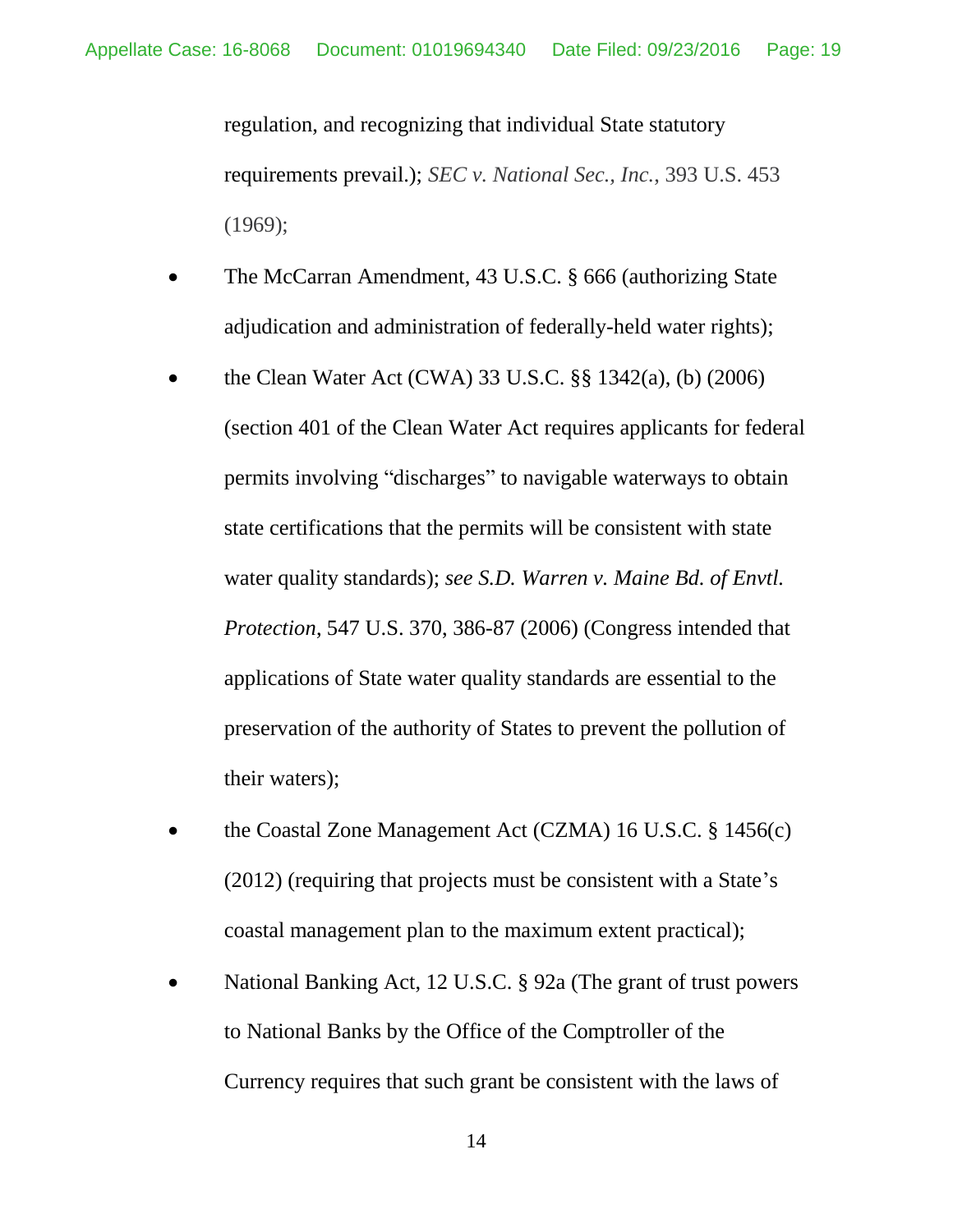the State in which they are located, which is recognition by Congress that estates and trusts are traditionally and primarily matters of State concern);

- The National Labor Relations Act, section 14b of the Taft-Hartley Act, 29 U.S.C. § 164(b) (nothing in the National Labor Relations Act mandates union membership in those States adopting "right to work" laws);
- The Resource Conservation and Recovery Act (RCRA), section 6001, 42 U.S.C. § 6961 (federal entities disposing of solid or hazardous waste are subject to state and local permitting and regulation.);
- The Comprehensive Environmental Response, Compensation, and Liability Act (CERCLA), 42 U.S.C. § 9652(d) (federal entities are subject to state permitting and regulation); *see also United States v. Colorado*, 990 F.2d 1565, 1578 (10th Cir., 1993) (Congress did not intend a CERCLA response action to bar a RCRA enforcement action, or an equivalent action by a state which has been authorized by EPA to enforce its state hazardous waste laws in lieu of RCRA);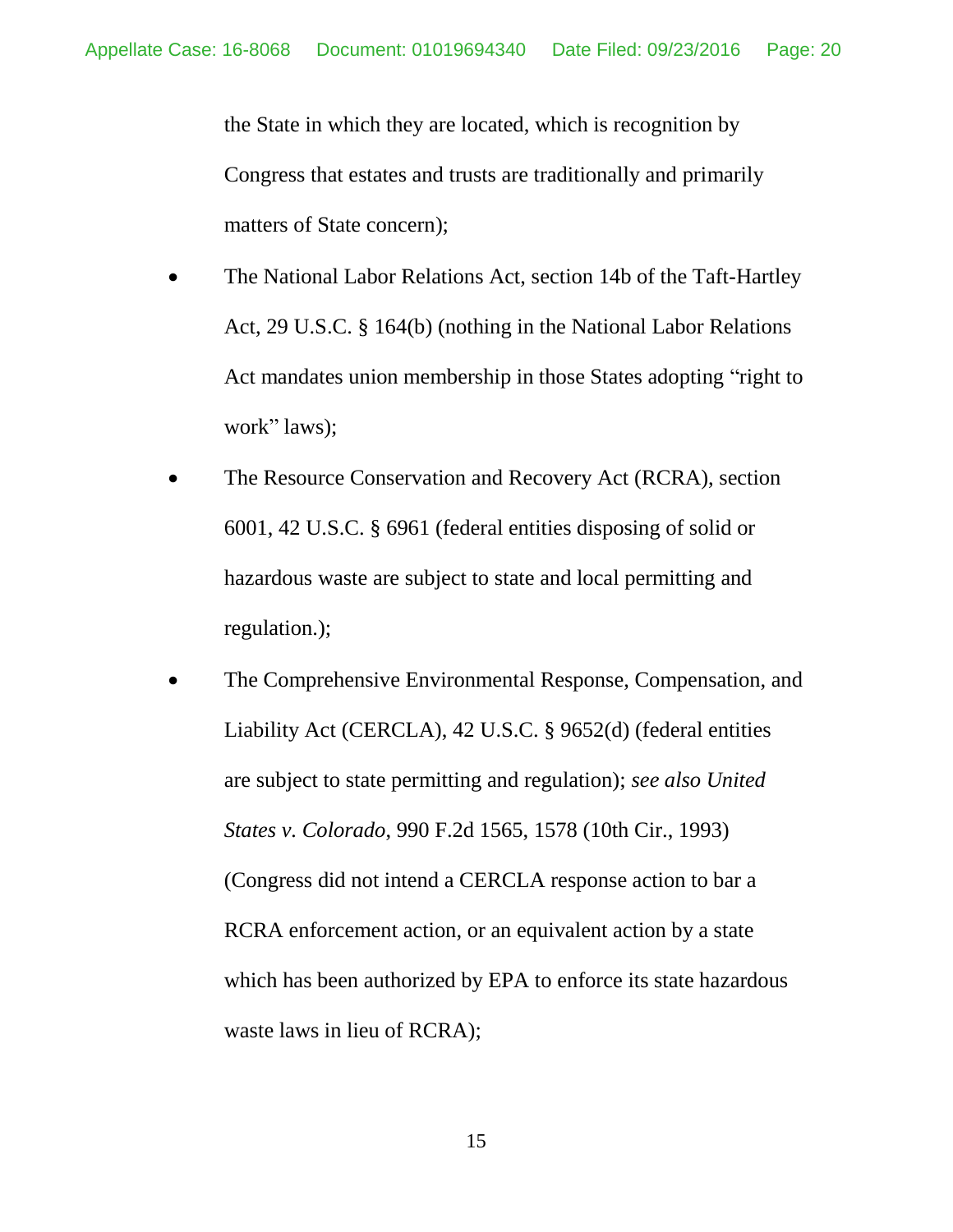• The Dodd-Frank Wall Street Reform and Consumer Protection Act, Pub. L. No. 111-203, 12 U.S.C. §§ 5551, 5552(d) (nothing in the Dodd-Frank Act alters or limits the authority of State securities or insurance regulators or the authority of a State to bring an action to enforce financial laws in that State).

In these demonstrated instances, Congress has granted power to the States in order to trump the policy decisions of federal executive branch agencies, and impose the State's policies upon federal entities. In doing so, Congress respects the framework of federalism and the States' traditional jurisdictional roles in decentralizing political power. Federalism is premised upon the principle that "the great security against a gradual concentration of the several powers in the same department consists in giving to those who administer each department the necessary constitutional means and personal motives to resist encroachments of the others. . . . Ambition must be made to counteract ambition." The Federalist No. 51, at 321-22 (James Madison) (Clinton Rossiter ed., 1961). When administrative agencies claim powers under vague, open-ended assertions of rulemaking authority, the result is an executive branch that usurps political power and ignores the tripartite structure of government.

The DOI improperly urges this Court to accept a prior vague rulemaking authorization within the Mineral Leasing Act as sufficient authority to betray the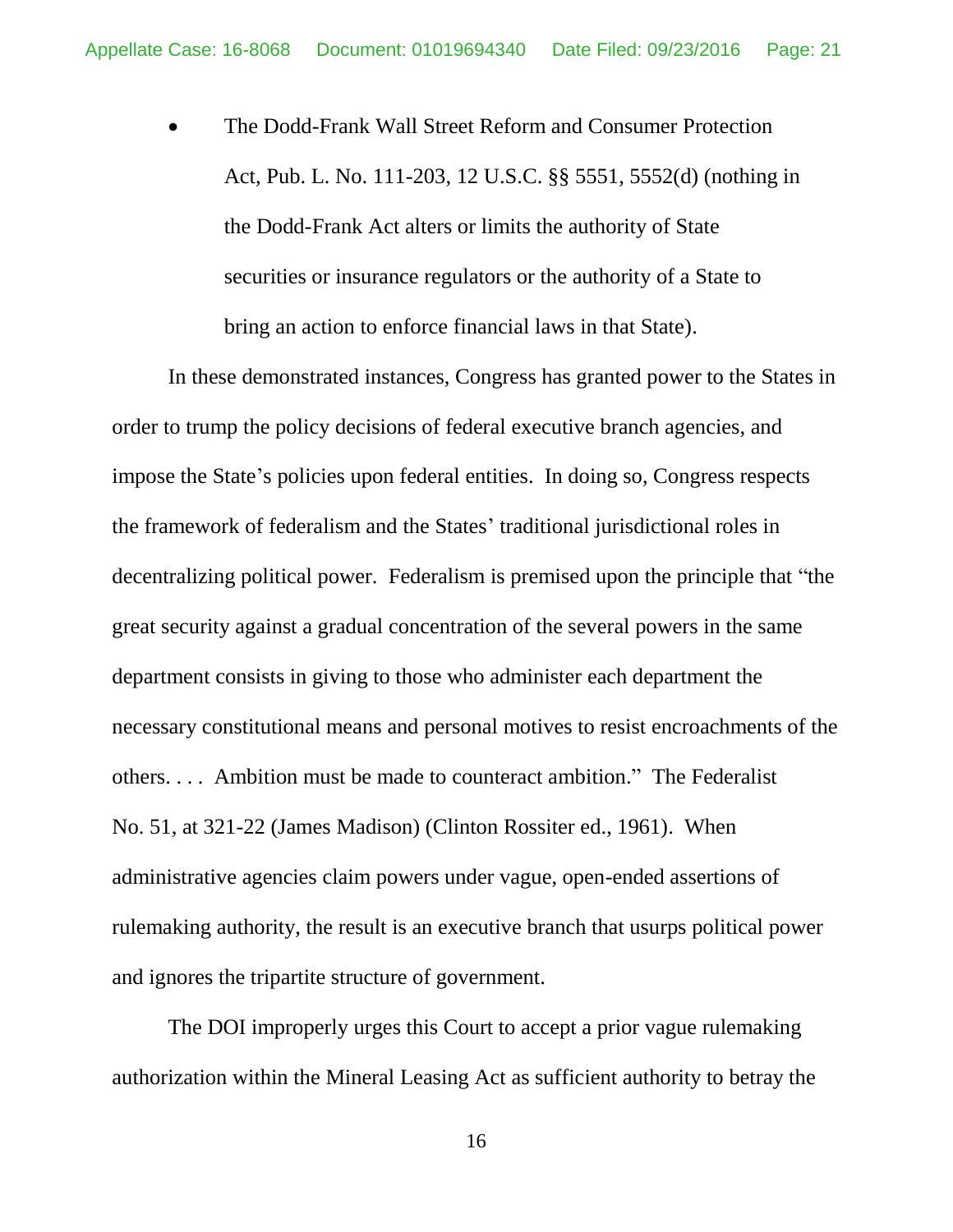clear 2005 intent of Congress to prevent the executive branch from regulating non-diesel hydraulic fracturing. This back-door effort to federalize oil & gas exploration standards would destroy the cooperative federalism framework established by Congress and effectively end the primacy of States to regulate the oil & gas and groundwater resources within their borders.

## <span id="page-21-0"></span>**IV. THE FEDERAL APPELLANTS CANNOT DEMONSTRATE THE "CLEAR AND MANIFEST" INTENT OF CONGRESS" TO EXTEND RULEMAKING AUTHORITY TO THEM OVER NON-DIESEL HYDRAULIC FRACTURING IN CONTRAVENTION TO THE STATES' REGULATORY JURISDICTION UNDER THEIR UIC PROGRAMS AND THEIR SOVEREIGN POLICE POWER TO REGULATE GROUNDWATER.**

This Court in reviewing the limits of the DOI's authority to adopt

administrative rules concerning hydraulic fracturing must evaluate that authority

under 5 U.S.C. § 706, which provides:

To the extent necessary to decision and when presented, the reviewing court shall decide all relevant questions of law, interpret constitutional and statutory provisions, and determine the meaning or applicability of the terms of an agency action. The reviewing court shall--

(1) compel agency action unlawfully withheld or unreasonably delayed; and

(2) hold unlawful and set aside agency action, findings, and conclusions found to be--

(A) arbitrary, capricious, an abuse of discretion, or otherwise not in accordance with law;

(B) contrary to constitutional right, power, privilege, or immunity;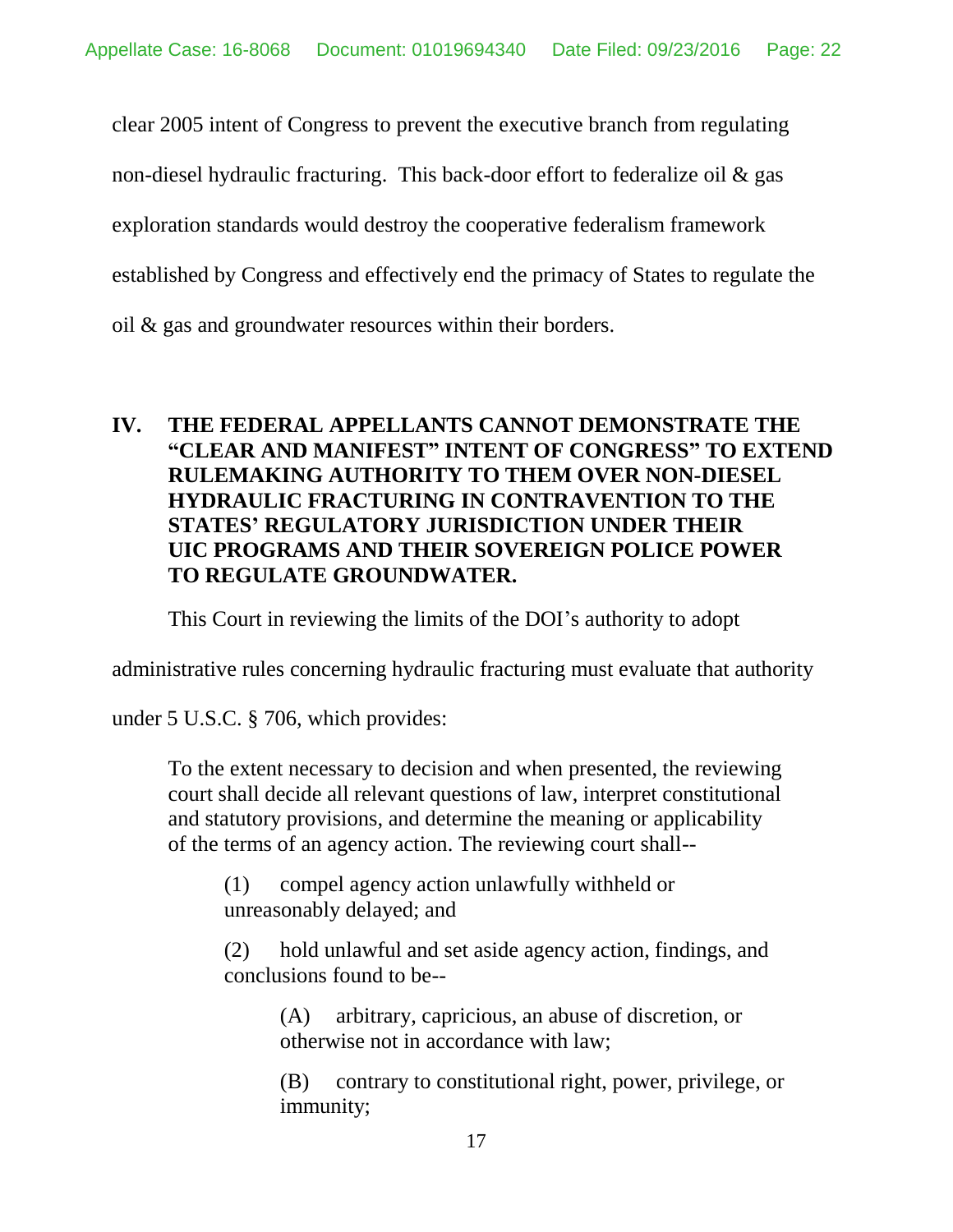(C) in excess of statutory jurisdiction, authority, or limitations, or short of statutory right;

(D) without observance of procedure required by law;

(E) unsupported by substantial evidence in a case subject to sections 556 and 557 of this title [5 USCS §§ 556 and 557] or otherwise reviewed on the record of an agency hearing provided by statute; or

(F) unwarranted by the facts to the extent that the facts are subject to trial de novo by the reviewing court.

In making the foregoing determinations, the court shall review the whole record or those parts of it cited by a party, and due account shall be taken of the rule of prejudicial error.

Contrary to the assertions of the Federal Appellants, the rulemaking powers of the DOI are not plenary over all Federal lands for all purposes. Just as federal courts do not wield plenary jurisdiction over every legal action, the authority of both courts and administrative agencies is restricted by design. As this Court once observed, "the task of ensuring ourselves of our own subject matter jurisdiction 'is not a mere nicety of legal metaphysics,' but essential to the rule of law in 'a free society. . . . The courts, no less than the political branches of government, must respect the limits of their authority.'" *Hydro Res., Inc. v. United States EPA*, 608 F.3d 1131, 1144 (10th Cir. 2010) (determining that the EPA did not possess jurisdiction to regulate ground water injections on a tract of land because it was not part of a dependent Indian community under 18 U.S.C. § 1151(b)).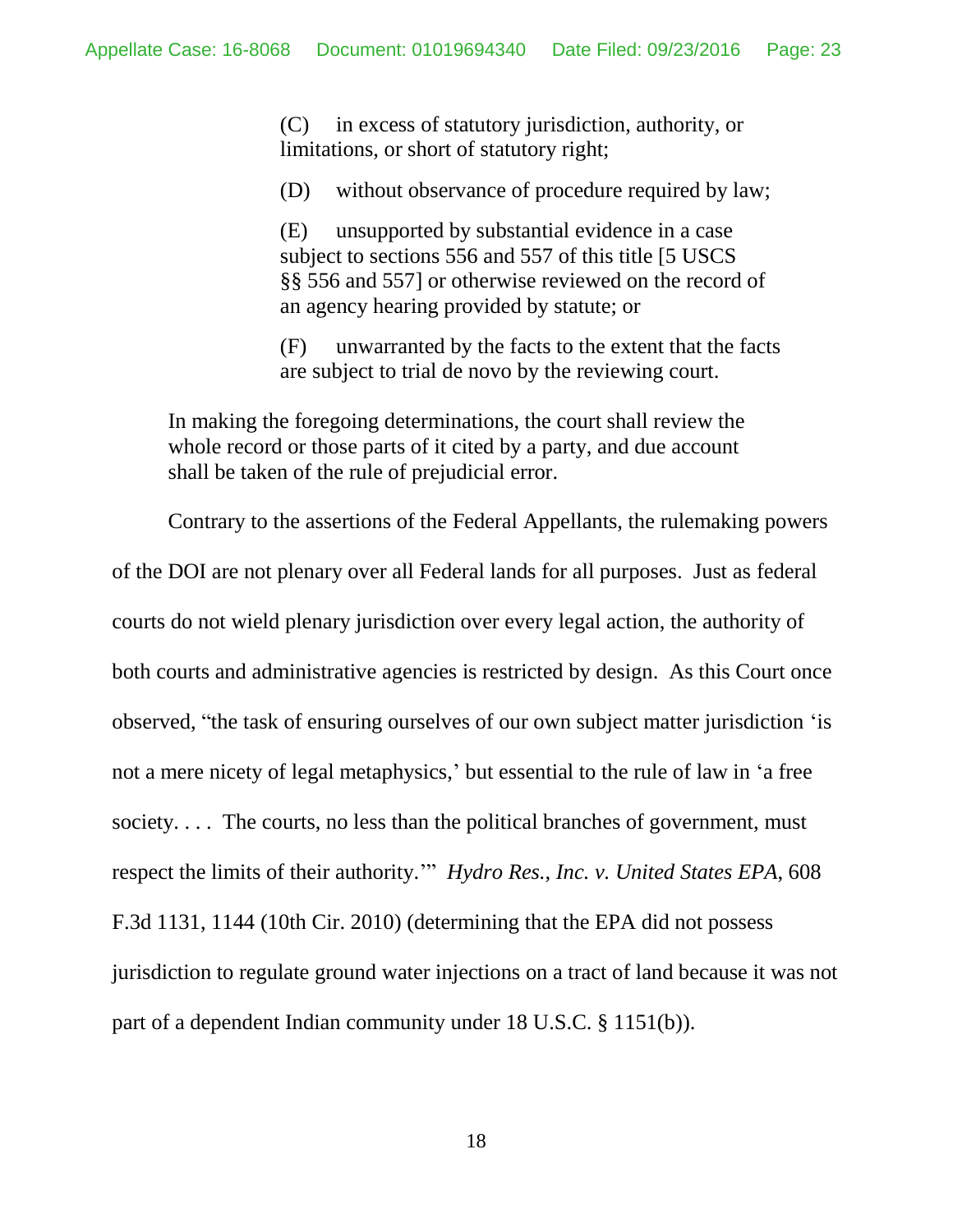In this case, the clear intent of Congress in 2005 was to delegate regulatory control over oil & gas conservation and production involving non-diesel hydraulic fracturing to the states, and the rulemaking powers of the DOI were withdrawn by the Energy Policy Act of 2005, sections 322 and 362. Given such legislative history, text, and context, as well as the traditional role of the States in regulating the groundwater within their boundaries, the Federal Appellants must point to the "clear and manifest intent of Congress" that the Federal Appellants be granted rulemaking authority concerning non-diesel hydraulic fracturing after the enactment of the Energy Policy Act of 2005. As the U.S. Supreme Court held in *Solid Waste Agency v. United States Army Corps of Engineers*,

Where an administrative interpretation of a statute invokes the outer limits of Congress' power, we expect a clear indication that Congress intended that result. [Citation omitted.] This requirement stems from our prudential desire not to needlessly reach constitutional issues and our assumption that Congress does not casually authorize administrative agencies to interpret a statute to push the limit of congressional authority. *See ibid.* This concern is heightened where the administrative interpretation alters the federal-state framework by permitting federal encroachment upon a traditional state power. . . . Thus, "where an otherwise acceptable construction of a statute would raise serious constitutional problems, the Court will construe the statute to avoid such problems unless such construction is plainly contrary to the intent of Congress." *DeBartolo*, 485 U.S. at 575.

531 U.S. 159, 172-73 (2001).

This Court has previously recognized and implemented these interpretative

limitations when reviewing doubtful claims of federal rulemaking authority,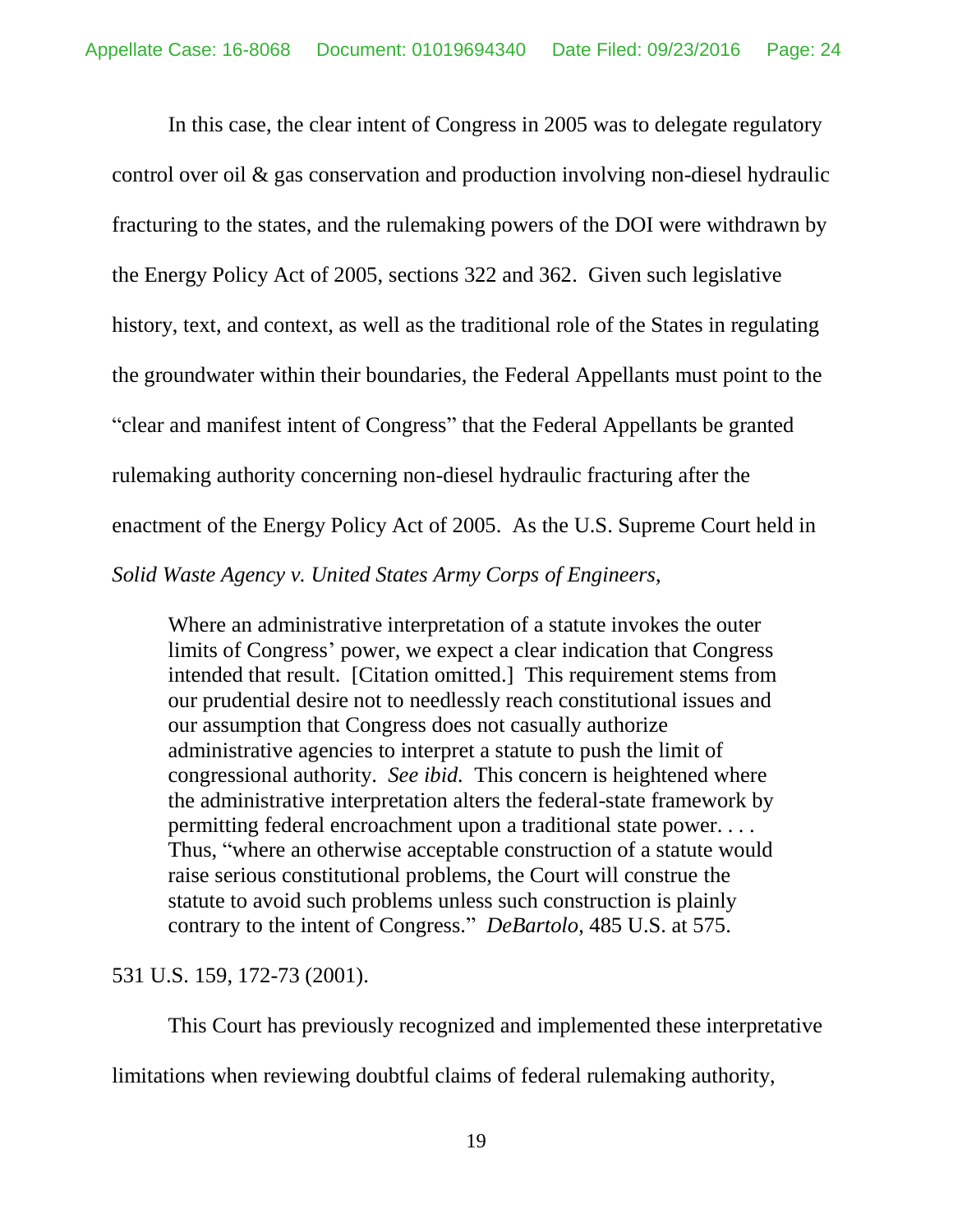especially when the questionable administrative rules lie outside the agency's

expertise or specific authority. In *Hydro Res., Inc. v. United States EPA*, this Court

observed that:

The Administrative Procedure Act requires federal courts to set aside agency action that is 'not in accordance with law'--which means, of course, *any* law, and not merely those laws that the agency itself is charged with administering.

. . . .

Of course, courts afford considerable deference to agencies interpreting ambiguities in statutes that Congress has delegated to their care, *see Chevron, U.S.A., Inc. v. Natural Res. Def. Council, Inc*., 467 U.S. 837, 104 S. Ct. 2778, 81 L. Ed. 2d 694 (1984), including statutory ambiguities affecting the agency's jurisdiction, ... [citations]. Courts do not, however, afford the same deference to an agency's interpretation of a statute lying outside the compass of its particular expertise and special charge to administer.

608 F.3d 1131, 1145-46 (10th Cir. 2010).

Because there has been no post-2005 congressional delegation of

administrative authority concerning hydraulic fracturing expressly granted to the Federal Appellants, no *Chevron* deference can be recognized. Instead, Congress has directed that the States have primacy over the Underground Injection Control provisions of the Safe Water Drinking Act once they have approved programs, while the EPA only administers federal oversight. The DOI and the Bureau of Land Management, by enactment of the administrative rules at issue, have attempted to replicate the provisions of the Safe Water Drinking Act in the absence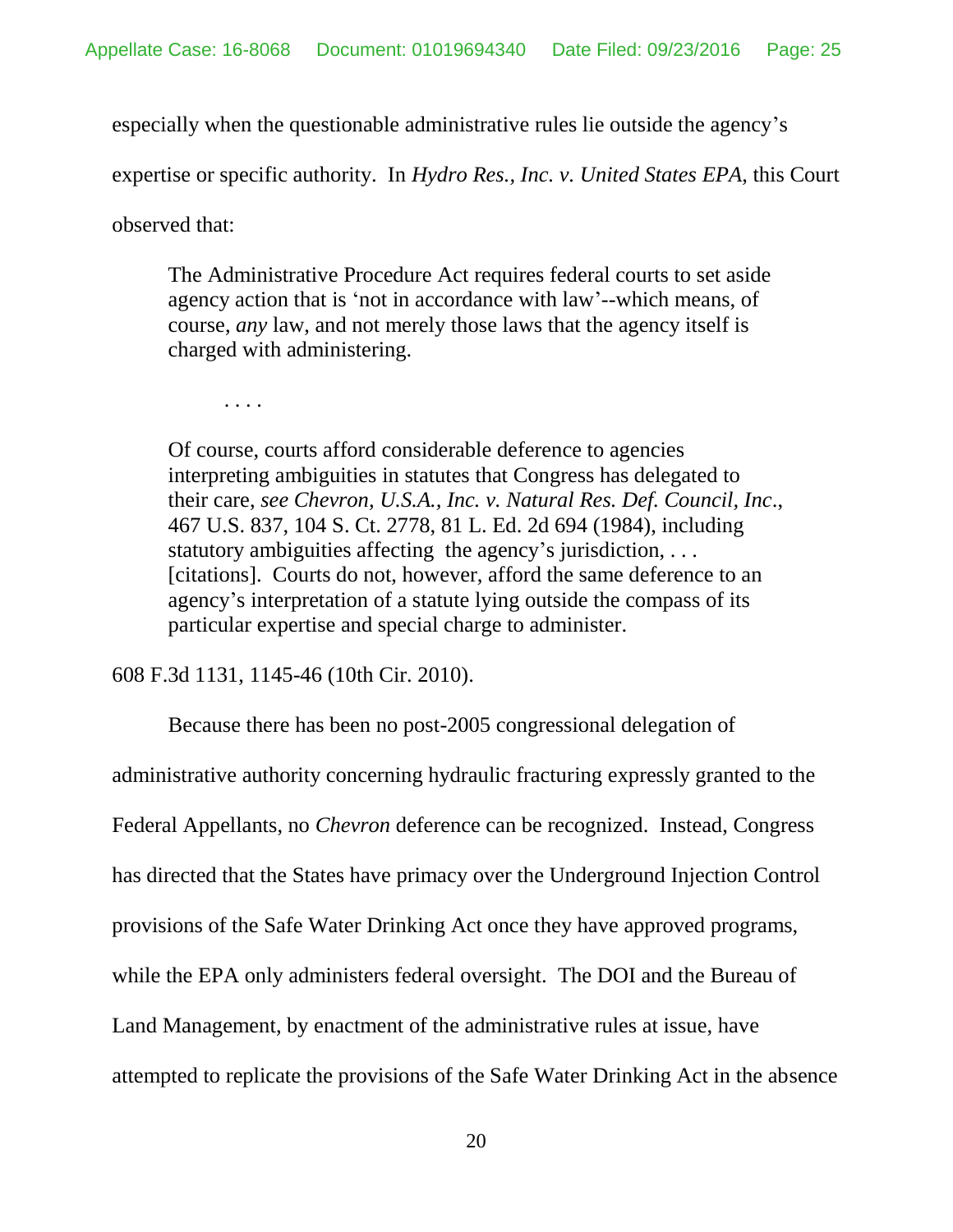of any delegation of authority by Congress to administer that Act. The Energy Policy Act of 2005 amended provisions of both the Safe Water Drinking Act (section 322) and the Mineral Leasing Act (section 362). By this Amendment, Congress clearly intended that no federal executive branch agency was to regulate the impacts of hydraulic fracturing. Instead, it clearly intended that only states retained the exclusive authority to do so in keeping with the concept of federalism.

Federalism is an essential attribute of the separation of powers crafted by Framers of the U.S. Constitution. James Madison in the *Federalist Paper No. 10* recognized that formation of political factions which endanger the stability of self-government could not be prevented, but the effects of such factions could be best controlled by separation of powers through federalism. Limited spheres of federal and state control created by Federalism would safeguard individual liberty by controlling dangerous tyrannical impulses at the national level while allowing decentralized States the flexibility to determine which policies were best for them. As Justice Brandeis stated in *New State Ice v. Liebmann*, 285 U.S. 262, 311 (1932): "[i]t is one of the happy incidents of the federal system that a single courageous State may, if its citizens choose, serve as a laboratory; and try novel social and economic experiments without risk to the rest of the country".

The Amici Western States assert that given a review of the chronology of Congressional Acts on this subject, it is clear that Congress intended to uphold the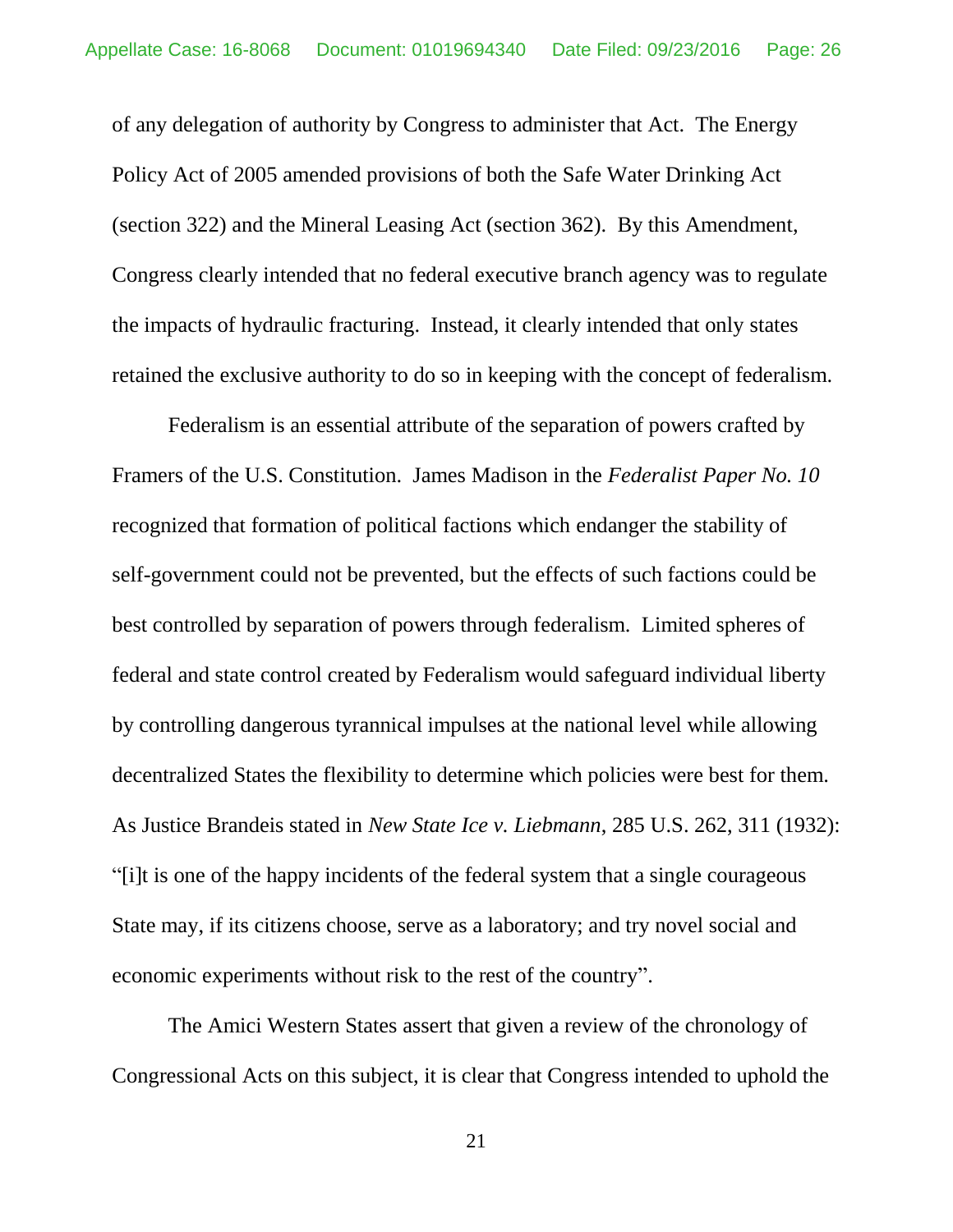sovereign power of States to protect and regulate groundwater and hydraulic fracturing under their inherent police powers. Congress has made no clear delegation of authority to any Federal agency to regulate non-diesel fuel hydraulic fracturing. Nor has Congress sought to impose uniform national standards for hydraulic fracturing. Instead, it has left such matters to the States, and the DOI and the Bureau of Land Management possess no "clear and manifest" rulemaking authority on this subject.

#### **CONCLUSION**

<span id="page-26-0"></span>For the foregoing reasons, the Amici four western States respectfully request that this Court affirm the judgment of the District Court.

Respectfully submitted this 23rd day of September, 2016.

#### JAHNA LINDEMUTH TIMOTHY C. FOX

Attorney General of the State of Alaska Montana Attorney General P.O. Box 110300 215 North Sanders Juneau, AK 99811-0300 P.O. Box 201401 (907) 269-5100 Helena, MT 59620-1401

DEREK SCHMIDT By: */s/ Tommy H. Butler* Attorney General of the State of Kansas TOMMY H. BUTLER Memorial Hal, Third Floor Deputy Attorney General 120 S.W. Tenth Avenue Counsel for *Amici Curiae* Topeka, KS 66612-1597 (785) 296-2215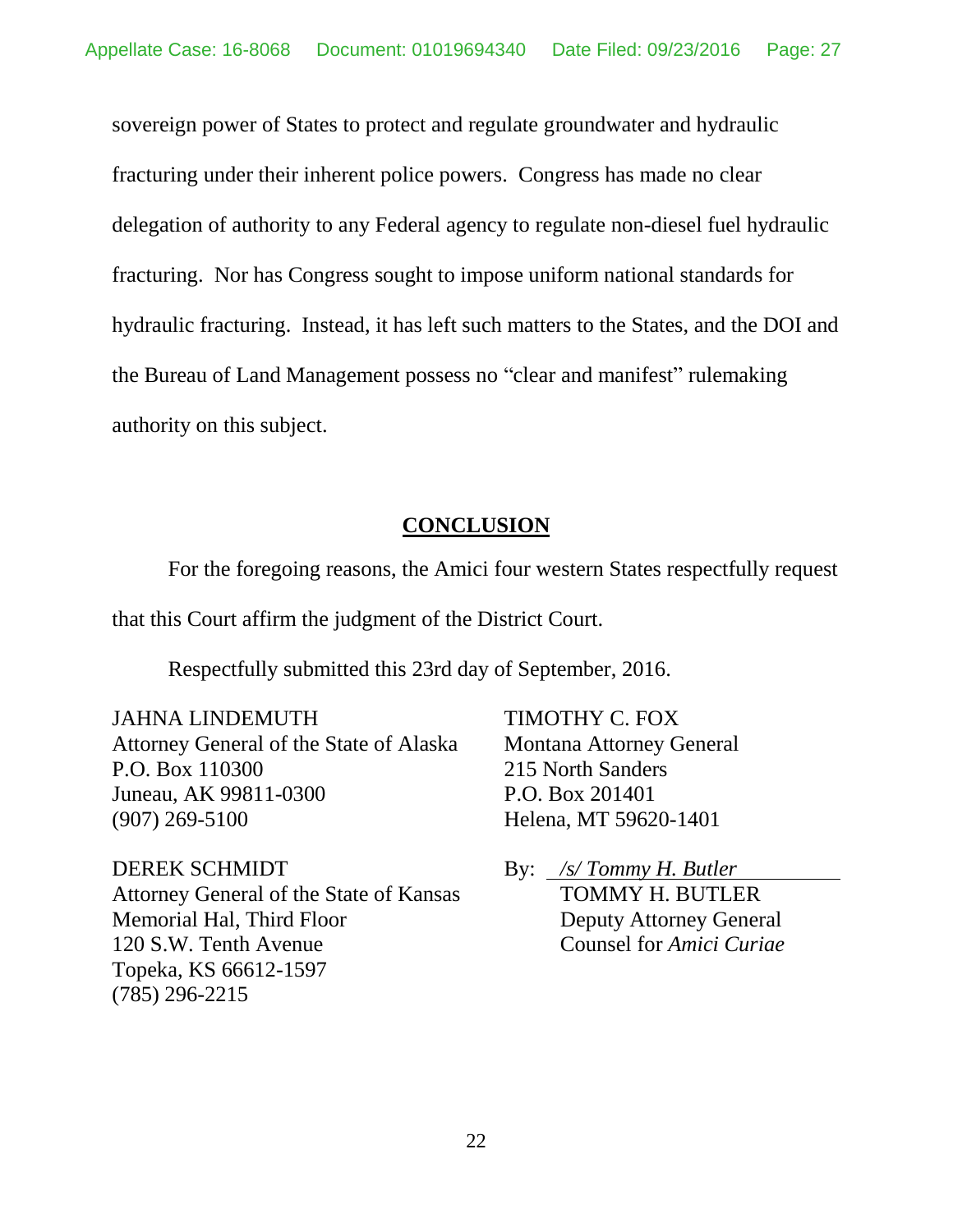KEN PAXTON Attorney General of the State of Texas P.O. Box 12548 Austin, TX 78711-2548 (512) 936-1874

#### **STATEMENT OF RELATED CASES**

The Appellee is unaware of any related cases pending before this Court.

#### **CERTIFICATE OF SERVICE**

<span id="page-27-0"></span>I hereby certify that I electronically filed the foregoing Brief of the

Interested States of Montana, Alaska, Kansas, and Texas as *Amici Curiae* in

Support of Appellees with the Clerk of the Court for the United States Court of

Appeals for the Tenth Circuit by using the appellate CM/ECF system on

September 23, 2016 .

Participants in the case who are registered CM/ECF users will be served by the appellate CM/ECF system.

DATED: September 23, 2016 */s/ Tommy H. Butler*

TOMMY H. BUTLER Counsel for *Amici Curiae*